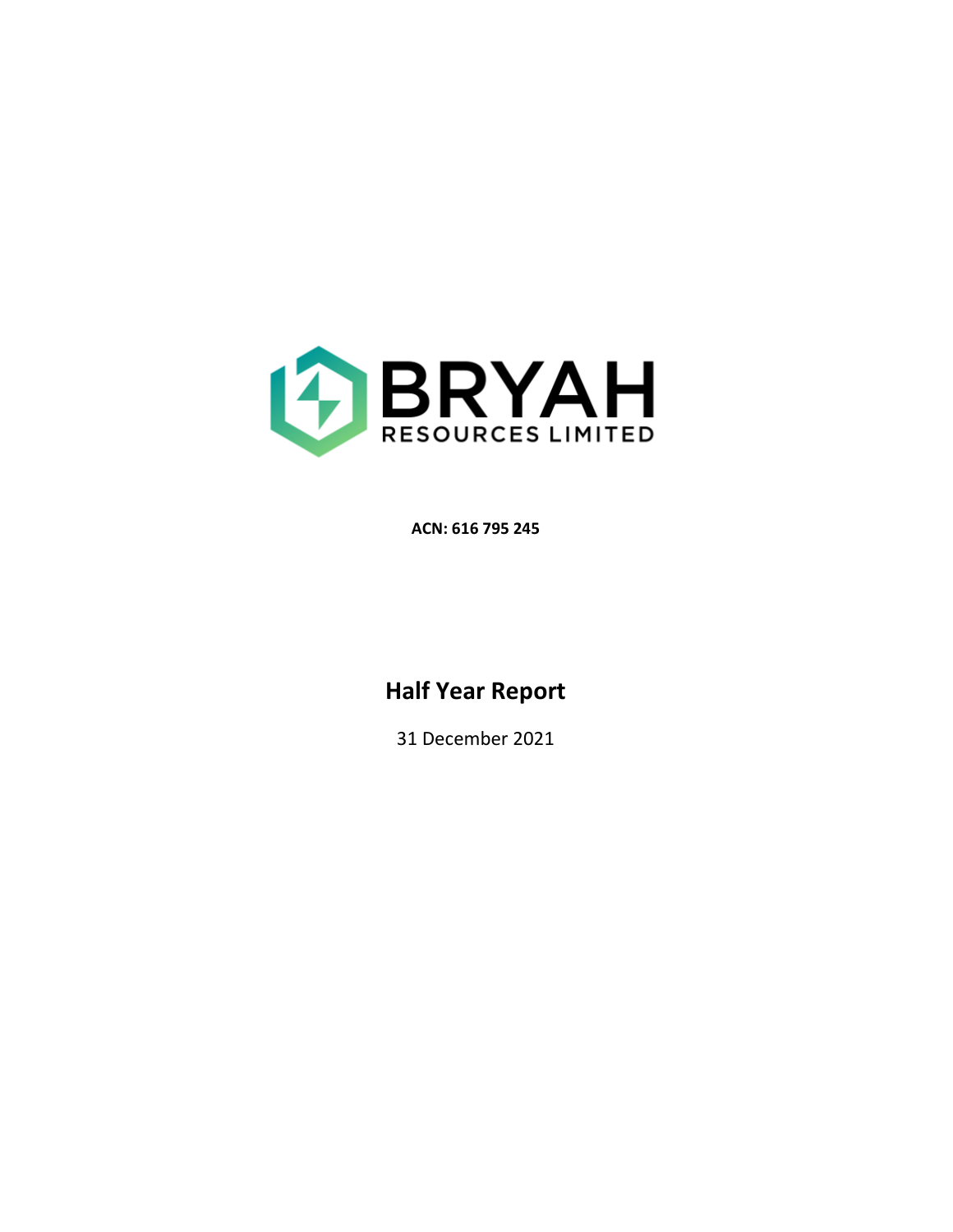

## **Contents**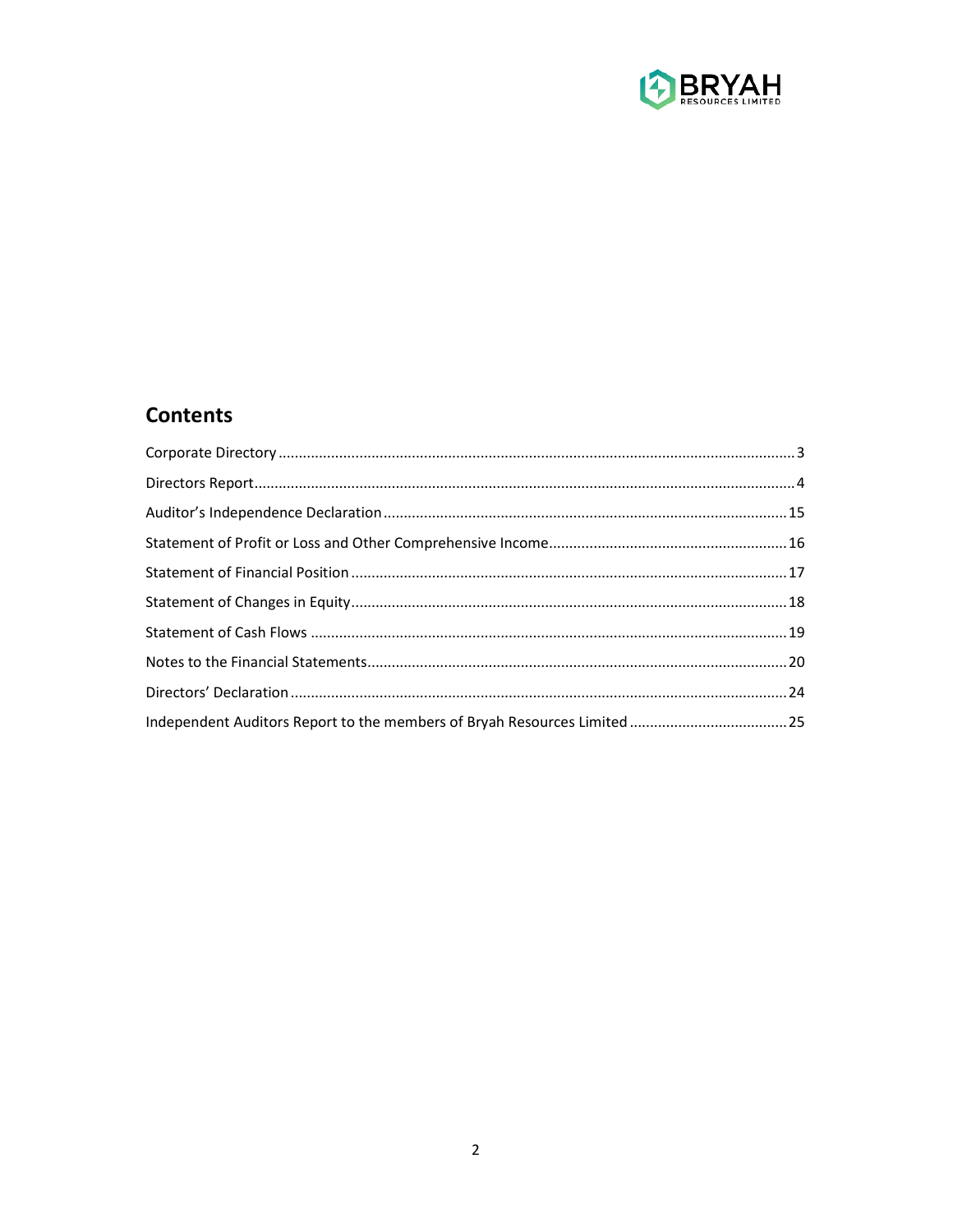

## **Corporate Directory**

## **Directors**

| lan Stuart         | Non-executive Chair                                |
|--------------------|----------------------------------------------------|
| Leslie Ingraham    | Non-executive Director                             |
| <b>Brian Davis</b> | Non-executive Director (appointed 6 December 2021) |

**Chief Executive Officer**  Ashley Jones (appointed 6 December 2021)

## **Company Secretary**

Neville Bassett (appointed 29 November 2021) Neil Marston (resigned 29 November 2021)

## **Registered and Principal Office**

Level 1, 85 Havelock Street West Perth WA 6005

**Telephone** 08 9321 0001

## **Share Registry**

Computershare Investor Services Pty Ltd Level 11 172 St Georges Terrace Perth WA 6000

**Telephone** 08 9323 2000 **Facsimile** 08 9323 2033

## **Auditors**

Elderton Audit Pty Ltd Level 2, 267 St Georges Terrace, Perth WA 6000

## **Australian Securities Exchange**

Bryah Resources Limited shares (BYH) are listed on the Australian Securities Exchange.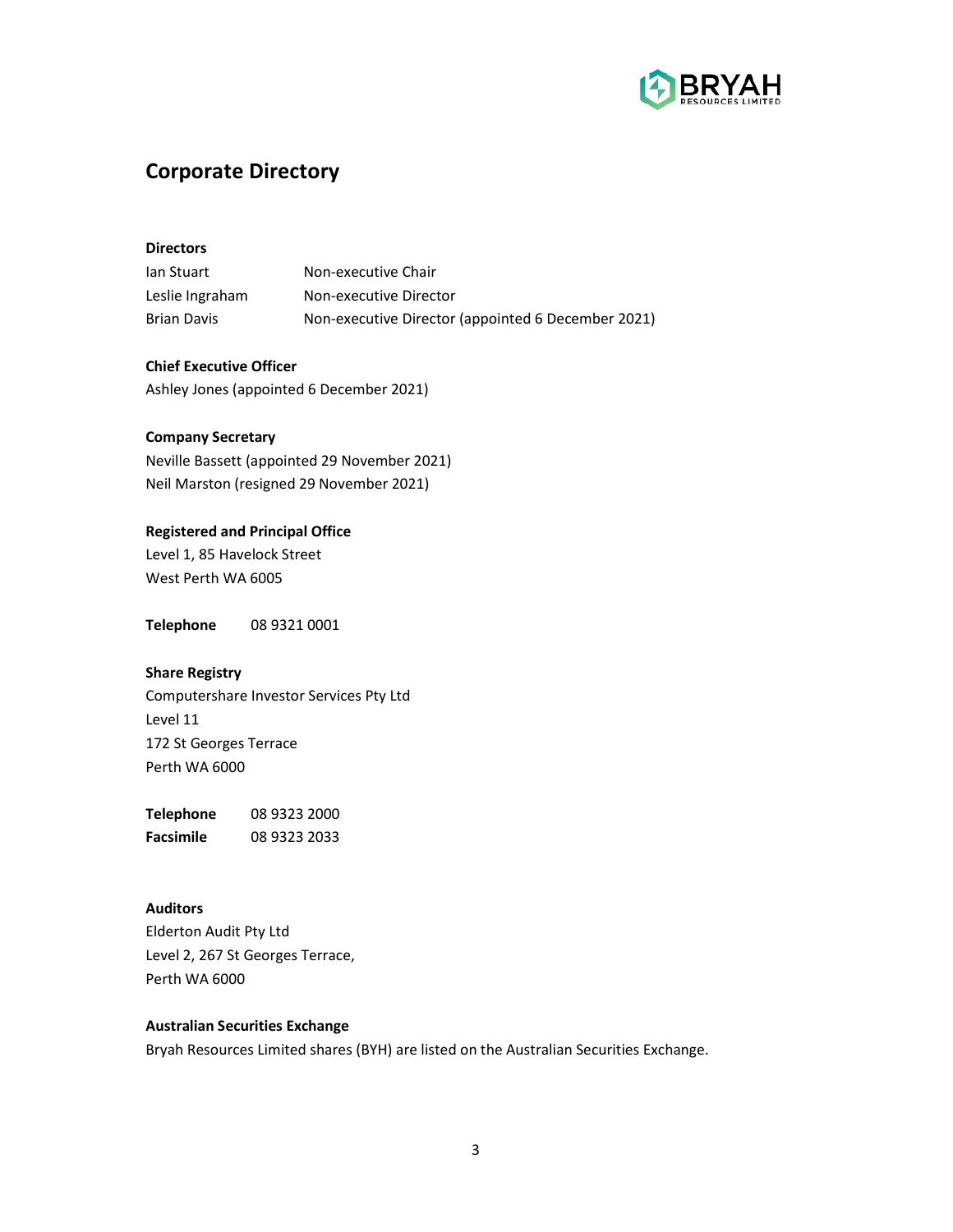

## **Directors Report**

Your directors submit the financial report of Bryah Resources Limited ("the Company") for the halfyear ended 31 December 2021. This report should be read in conjunction with announcements to the Australian Securities Exchange (ASX). In order to comply with the provisions of the Corporations Act 2001, the directors report as follows:

## **Directors**

The names of the Directors who held office during or since the end of the half-year and until the date of this report are noted below. Directors were in office for this entire period unless otherwise stated:

- Ian Stuart Non-executive Chair
- Leslie Ingraham Non-executive Director
- Brian Davis Non-executive Director (appointed 6 December 2021)
- Neil Marston Managing Director (resigned 6 December 2021)

## **REVIEW OF OPERATIONS**

## **Corporate**

The net profit for the half-year attributed to members of Bryah Resources Limited was \$1,113,846 (2020: loss of \$589,079).

During the half year the Company issued the following securities, pursuant to shareholder approval at a general meeting of shareholders held on 22 July 2021:

- 39,333,333 options exercisable at \$0.09 each (expiry 31 Jan 2023) issued for nil cash consideration to participants in the Placement for Tranche 1 shares on the basis of one option for every share subscribed for and issued, and
- 13,333,334 shares at \$0.075 each raising \$1,000,000 (before costs) and 13,333,334 free attaching options exercisable at \$0.09 each (expiry 31 Jan 2023) under Tranche 2 of the Placement;

The Company issued 10,000,000 collateral shares to Acuity Capital to be held as security for an At-the-Market Subscription Agreement ('ATM'). The ATM provides Bryah with up to \$3 million of standby equity capital.

On 6 December 2021, the Company appointed Mr Ashley Jones to the position of Chief Executive Officer and Mr Brian Davis to its Board as a Non-executive Director. Mr Neil Marston resigned as Managing Director on 6 December 2021.

## **Projects**

The Company is a copper-gold and manganese focused explorer with three projects. Two are located near Meekatharra, Western Australia, being the Bryah Basin Project and the Gabanintha Project. One is located near Lake Johnston, approximately 400 km east of Perth and 200 km southwest of Kalgoorlie in Western Australia. (Figure 1).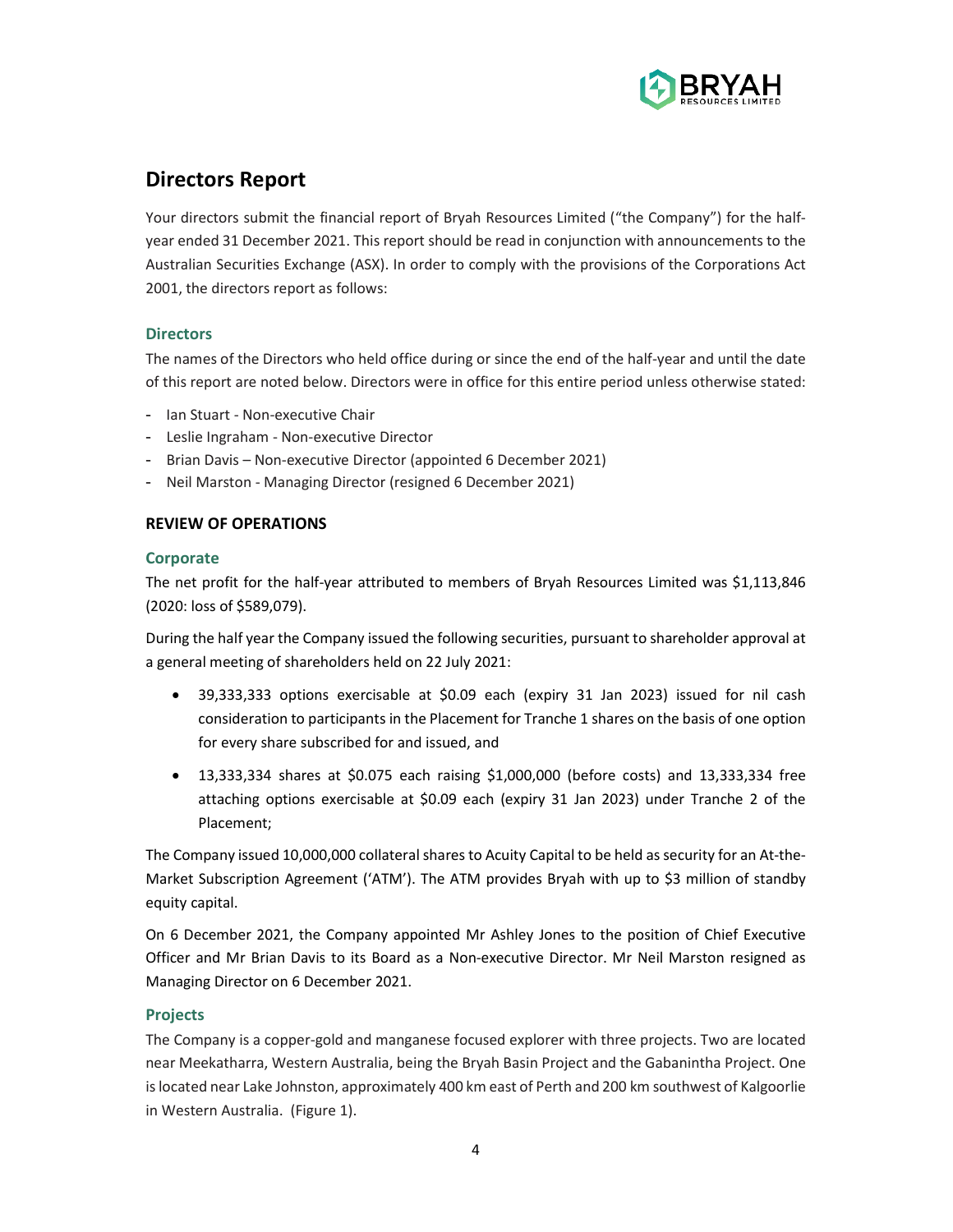



*Figure 1 Location of Projects* 

## **Bryah Basin Projects**

The Company holds 1,048km<sup>2</sup> of ground within the Bryah Basin project. The Bryah Basin is host to the high-grade copper-gold mines at DeGrussa, discovered by Sandfire Resources Limited in 2009, and at Horseshoe Lights, which was mined until 1994. In addition, Westgold Resources Limited is operating the Fortnum gold mine which is located adjacent to the Company's landholdings.

Bryah holds the manganese mineral rights to an additional  $155km^2$  as well as ownership of the Horseshoe South mine which is the largest historic manganese mine in the region (see Figure 2).

## *Copper-Gold Exploration (Bryah 100%)*

During the half-year period, the Company successfully completed a diamond drilling program over the Windalah Prospect within the Bryah Basin Project. This 6 hole program was targeted on a geochemical anomaly defined by a combination of auger results, aircore drilling geochemistry and hyperspectral scanning of drill chips.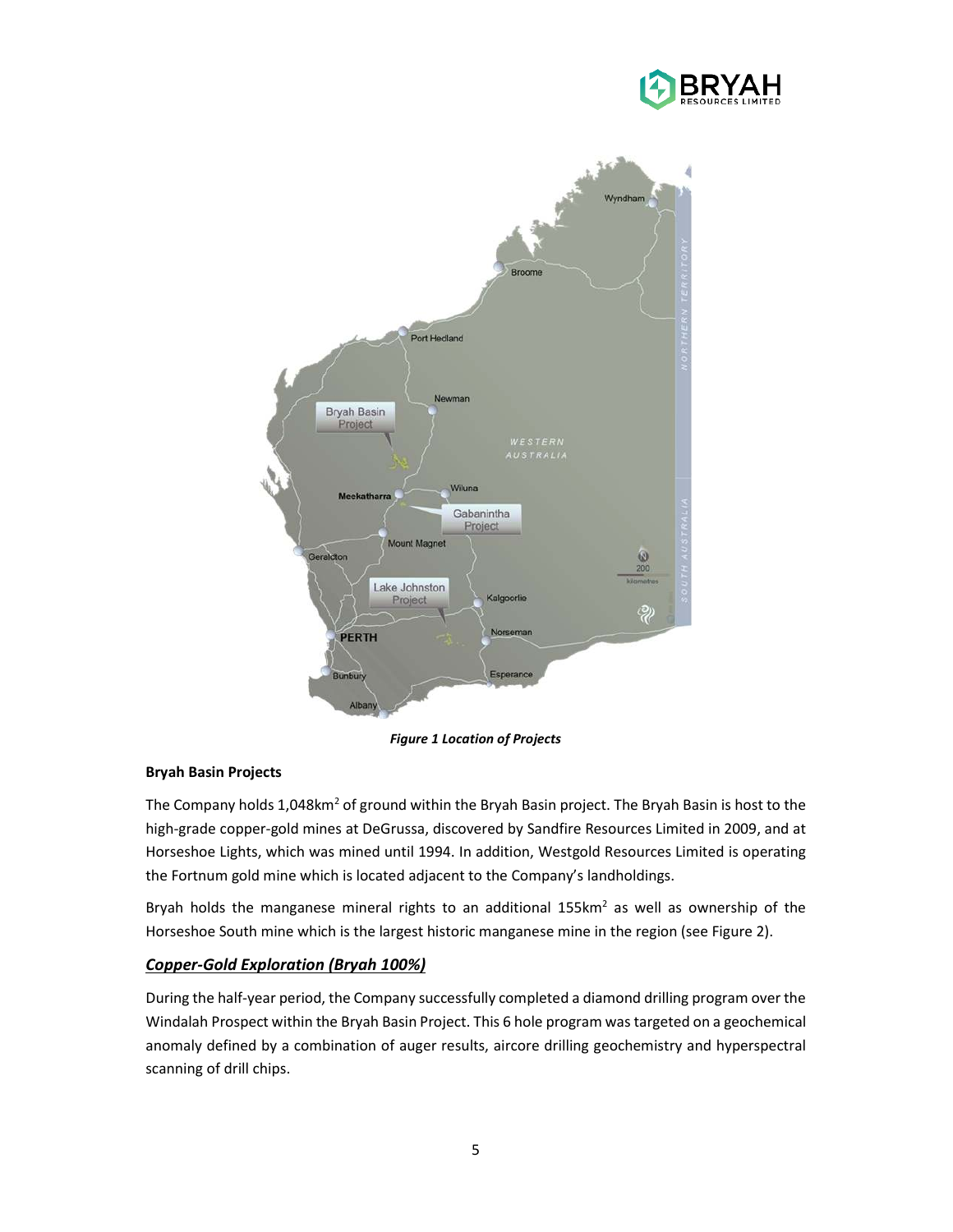



*Figure 2 Bryah Basin Project Geology & Tenement Plan* 

Drilling at Windalah has so far confirmed a significant Volcanogenic Massive Sulphide (VMS) system with copper-gold potential. Initial logging of the drill core has identified numerous lithofacies, textures, mineralogy, alterations, and styles of mineralisation that are typical of Kuroko-type or felsicsiliciclastic VMS deposits. Highlight observations include:

- **VMS** lithofacies including silica-haematite chert horizons, volcanic breccia; amygdaloidal/vesicular basalts and volcaniclastic rocks analogous to **Horseshoe Lights Mine Sequence;**
- **Laminated semi-massive pyrite** horizon with interflow sericite-haematite volcanic rocks/entrained clasts which are visibly deformed and siliceous; and
- An exhalative sulphide horizon located at the **equivalent stratigraphic position of the Horseshoe Lights Cu-Au mine**, beneath the Upper Narracoota-Ravelstone Formation contact, marked by the presence of a marker silica-haematite chert unit above amygdaloidal and volcaniclastic rocks. This exhalative sulphide horizon overlies a **substantial thickness of intensely sericite and chlorite altered, brecciated volcanic rocks.**

A Down Hole Electromagnetic (DHEM) survey was completed in November 2021. The DHEM survey results will be used alongside the assay geochemistry results and hyperspectral scanning currently underway at CoreScan to vector-in on potential deep targets.

All the drill core has been cut and samples sent for assaying. The Company looks forward to reporting the full results of the diamond drilling program once the laboratory assays are received.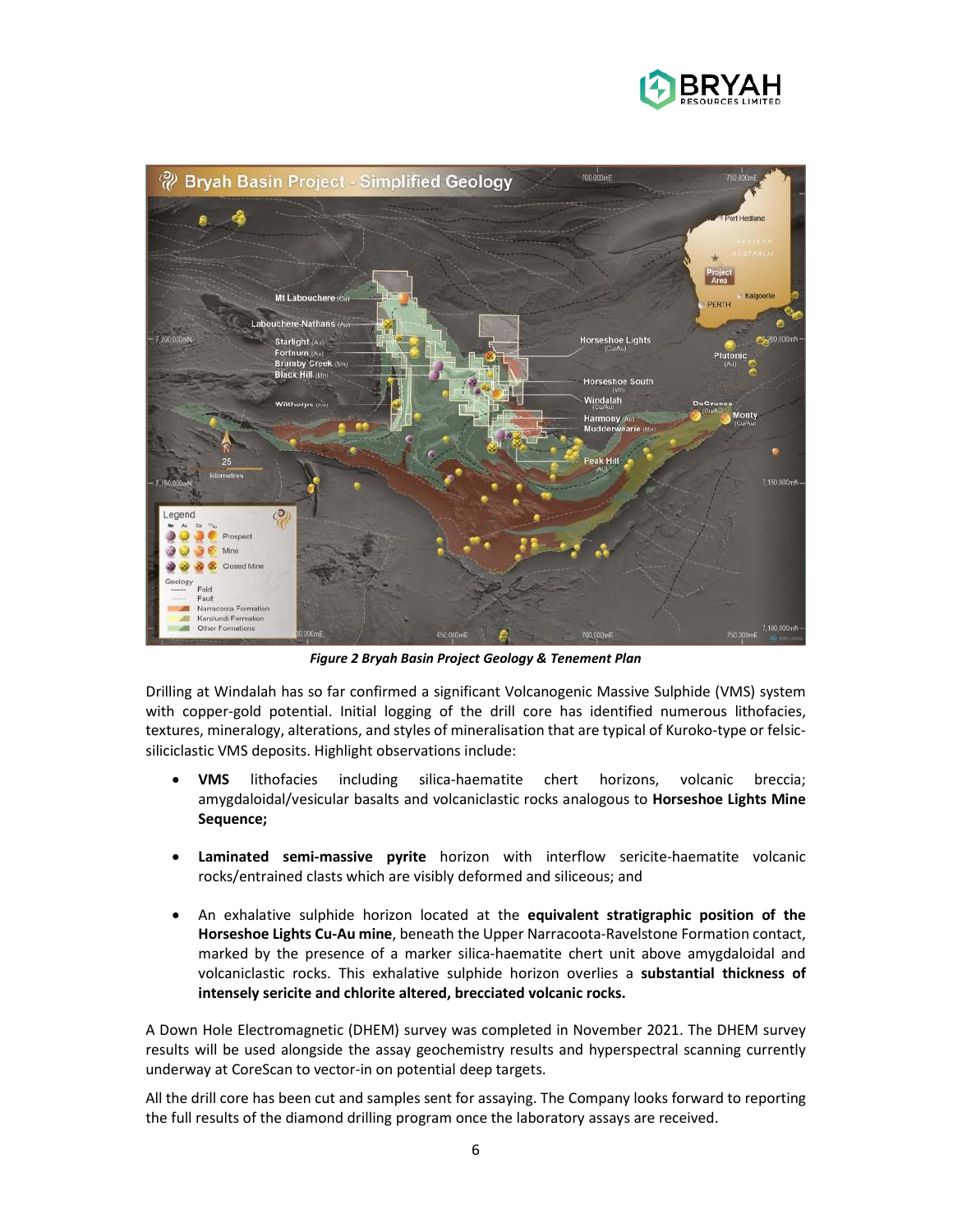

## **EIS Funding**

The Company will receive grant funding of up to \$130,000 from the Department of Mines, Industry Regulation and Safety (DMIRS) as a contribution towards direct drilling costs at the Olympus Anomaly located within the Company's Bryah Basin Project, which is located in central Western Australia (see Figure 1).

The Olympus Anomaly is a strike-extensive multi-element geochemical anomaly confirmed by infill auger soil sampling in 2021. It has similar pathfinder mineral characteristics to the significant geochemical anomaly over the nearby Windalah Cu-Au prospect. Recent diamond drilling at Windalah has confirmed the presence of a Volcanogenic Massive Sulphide ("VMS") system with copper-gold potential which is analogous to the Horseshoe Lights Cu-Au deposit $1$ .

The Olympus Anomaly is approximately 10 km south of the Horseshoe Lights Cu-Au deposit and lies within the Aquarius Trend, a series of double-plunging domes with Narracoota Formation volcanic rocks at the core, flanked by Ravelstone Formation sedimentary rocks (**Figure 3**). It is understood that these domes connect with the Narracoota Formation rocks that host the Horseshoe Lights Cu-Au deposit through an extensive dome and basin architecture.

The Company plans to drill approximately ten Reverse Circulation (RC) drill holes for a total of 3,000 metres to test the Olympus Anomaly to a depth of 300 metres.

Under the Company's agreement with DMIRS, the drilling program must be undertaken between 1 December 2021 and 30 November 2022. The Company is grateful for the industry support provided under the EIS Scheme and looks forward to completing this drilling program in the coming months.



*Figure 3 Location of Windalah Prospect, Olympus Anomaly and Horseshoe Lights mine over geology plan* 

<sup>&</sup>lt;sup>1</sup> See BYH Quarterly Report for the period ended 30 September 2021 for full details.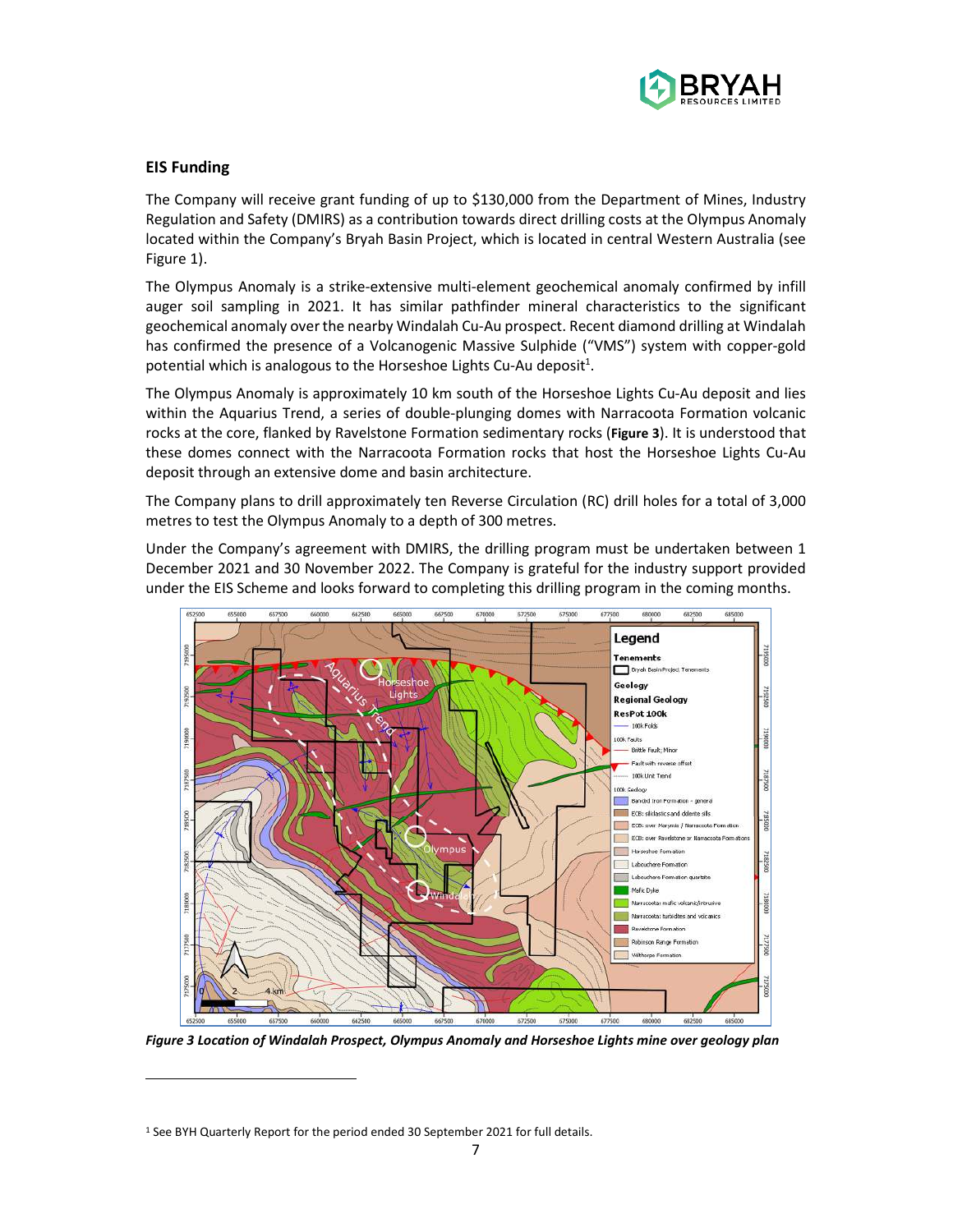

## *Bryah Basin Manganese Joint Venture (BYH - 49% JV Interest)*

In April 2019, Bryah executed a Manganese Farm-In and Joint Venture Agreement ("JV Agreement") with OMM, a wholly owned subsidiary of ASX-listed OM Holdings Limited (ASX:OMH). The JV Agreement applies to the rights to manganese only over approximately 600  $km^2$  of the entire tenement package held by the Company in the Bryah Basin. The Manganese JV includes the Horseshoe South Manganese Mine, which is the largest historical manganese mine in the region (Figure 4).



*Figure 4 Bryah Basin Manganese JV - Tenement Location Plan of main projects*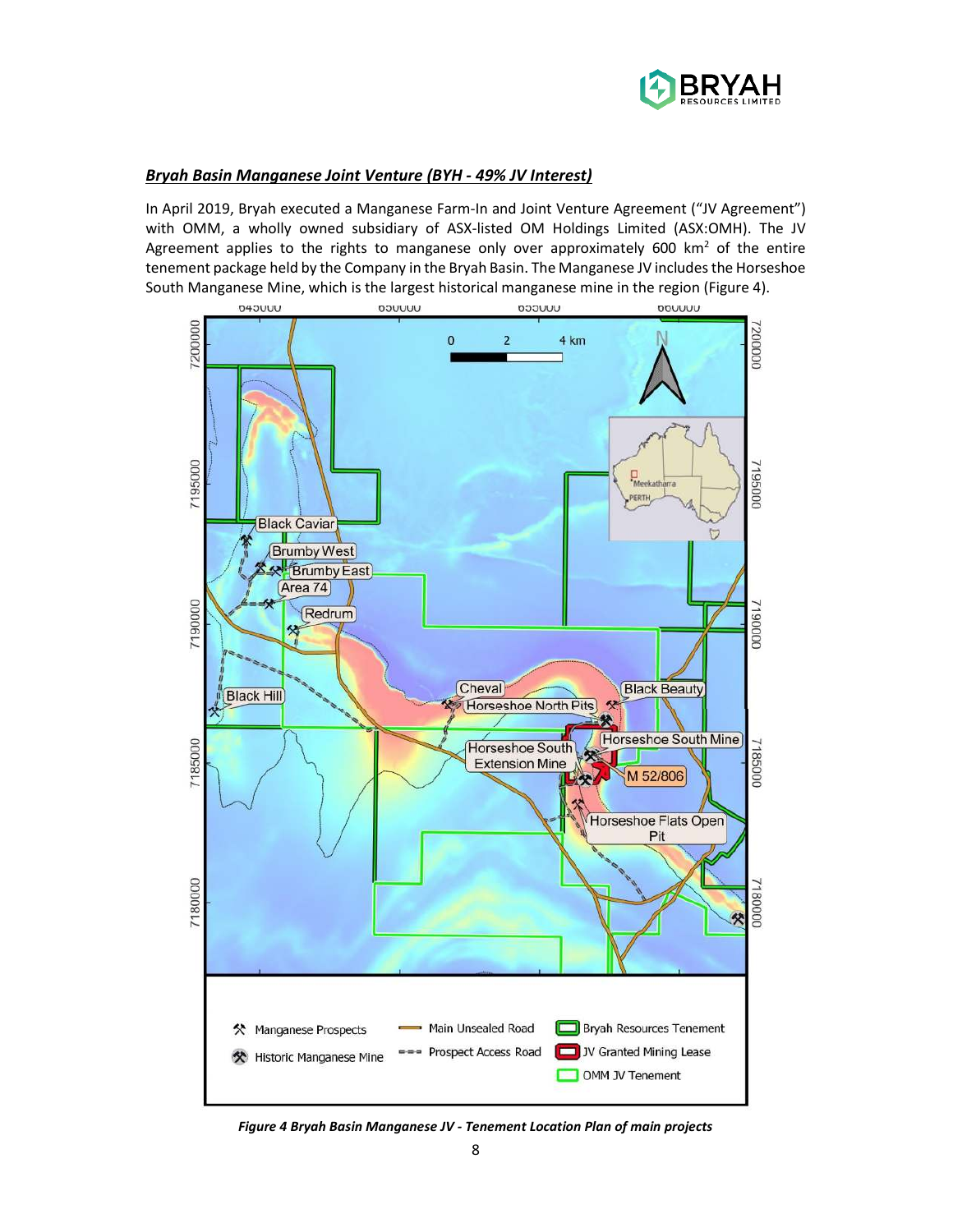

## **RC Drilling Results and Geophysical Surveys**

Final results were received subsequent to the December quarter. Drilling was completed in late September 2021, following a Gradient Array Induced Polarisation (GAIP) geophysical survey. Highgrade intersections have extended the Brumby West prospect and new prospects at Redrum have been discovered. The project now consists of multiple discoveries and resource targets at Brumby West, Brumby East, Area 74 and Black Hill which are additional to Horseshoe South and Horseshoe South on the granted Mining Lease (M52/806).

The GAIP identified multiple chargeable responses which were tested for Mn mineralisation. The GAIP technique has demonstrated the potential for finding further Mn channel systems in the region. The method was successful, delineating untested areas of Mn mineralisation. The identification of a chargeable response south of the drilled Brumby West prospect was confirmed with a step out hole 80m south in holes BBRC0178, BBRC0170 and BBRC0167. The excellent results open the prospect to the south and east and to further increase deposit size potential.

Testwork has been progressing, with bulk ore sorter testwork started at Steinert after initial sighter testwork on small individual samples which showed that separation and beneficiation is possible.

## **Stage 2 funding completed. OMM takes 51%**

OM (Manganese) Limited (OMM) a 100% subsidiary of OM Holdings (ASX:OMH) increased its interest in the Bryah Basin Manganese JV to 51%. OMM completed Stage 2 - Tranche 4 (\$500,000) expenditure on the Bryah Basin Manganese Joint Venture (BBMJV) taking its joint venture interest to 51%. The next stage of the JV agreement allows for additional earn-in, with OMM funding \$1.8 million for 60%. Bryah may elect to contribute to the BBMJV to maintain its 49% stake.

#### **Maiden Bryah Basin Manganese Mineral Resource**

- Total Inferred and Indicated JORC 2012 compliant Mineral Resource 1.84 Million tonnes (MT) at 21% Mn
- **Mineral Resource includes 0.65 MT at 20% Mn on a granted Mining Lease M52/806**
- Indicated Mineral Resources of 1.08 MT at 22% Mn and Inferred Mineral Resources of 0.75MT at 20% Mn
- Maiden Mineral Resources estimated over Area 74, Brumby Creek, Black Hill and Horseshoe areas, over 6 prospects in total.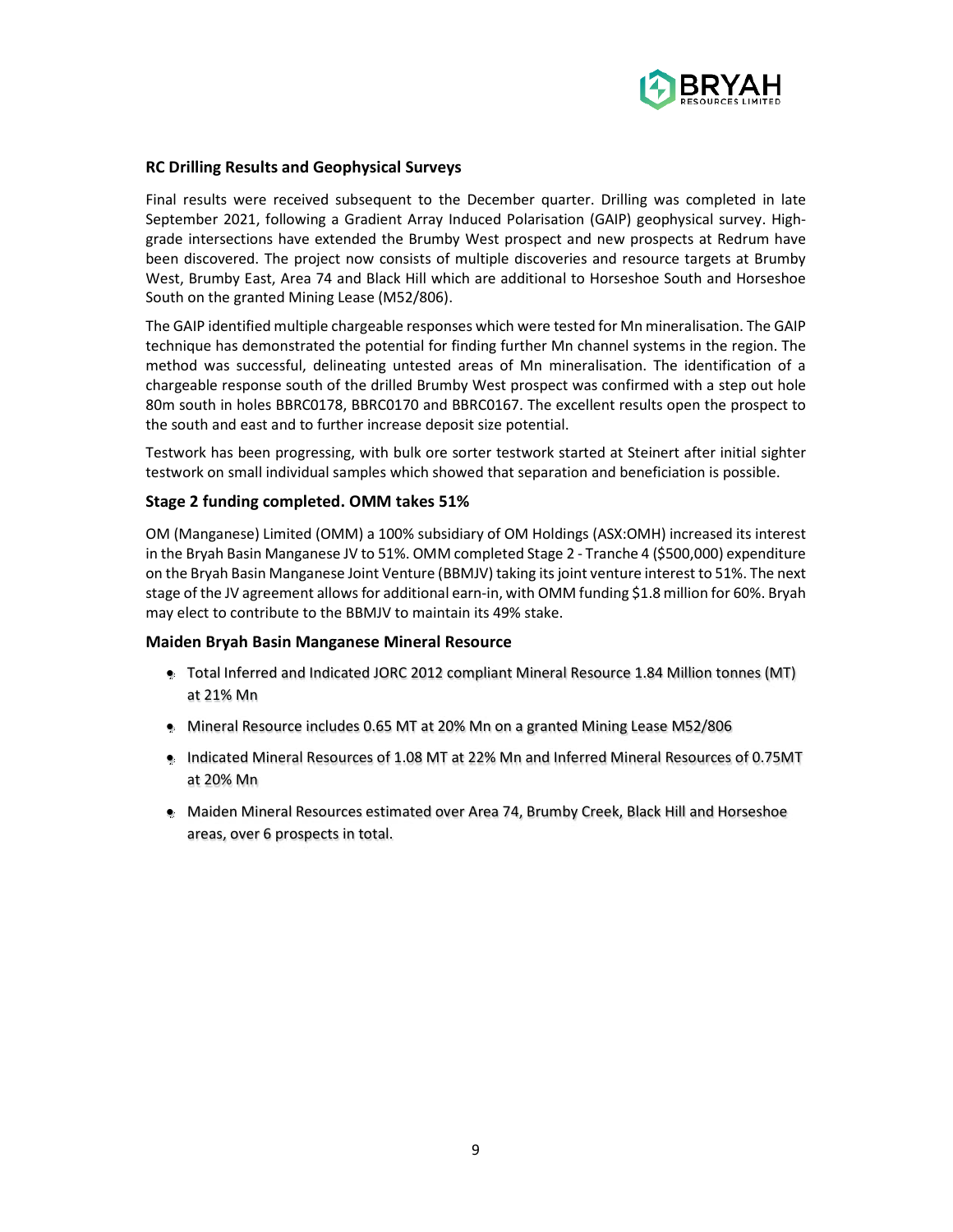

| <b>Prospect</b>                                                         | <b>Category</b> | $Kt^*$ | $Mn$ % | Fe $%$ |
|-------------------------------------------------------------------------|-----------------|--------|--------|--------|
| Area 74                                                                 | Indicated       | 239    | 23.6   | 21.4   |
| <b>Brumby Creek East and</b><br><b>Brumby Creek West</b>                |                 | 525    | 21.2   | 19.1   |
| <b>Horseshoe South and</b><br><b>Horseshoe South</b><br><b>Extended</b> |                 | 295    | 20.5   | 23.6   |
| <b>Black Hill</b>                                                       |                 | 24     | 29.7   | 20.2   |
| <b>Total Indicated</b>                                                  |                 | 1,083  | 21.7   | 20.9   |
| <b>Brumby Creek East and</b><br><b>Brumby Creek West</b>                | Inferred        | 403    | 20.3   | 21.8   |
| <b>Horseshoe South and</b><br><b>Horseshoe South</b><br><b>Extended</b> |                 | 351    | 19.5   | 29.9   |
| <b>Total Inferred</b>                                                   |                 | 753    | 19.9   | 25.6   |
| <b>Total Mineral Resource</b>                                           |                 | 1,836  | 21.0   | 22.8   |

#### *Table 1 2012 JORC Manganese Mineral Resources at 15% Mn Cut-off*

*\* Totals may not add up due to rounding. kT = 1,000 Tonnes* 

#### *Gabanintha Project*

Australian Vanadium Limited retains 100% rights in Vanadium, Uranium, Cobalt, Chromium, Titanium, Lithium, Tantalum, Manganese & Iron Ore ("Excluded Minerals") on the Gabanintha project, which covers an area of 80km<sup>2</sup> in central Western Australia.

The Company holds the rights to all minerals except the Excluded Minerals on the project. Activities were focussed on the New Hope gold prospect and the sulphide floatation testwork for the Cu, Ni Co resource related to Australian Vanadium's project at Gabanintha.

## *New Hope Gold Prospect*

The Gabanintha Project covers 80 km<sup>2</sup> of ground approximately 40 km south of Meekatharra in Western Australia.

Bryah holds the rights to all minerals except Vanadium, Uranium, Cobalt, Chromium, Titanium, Lithium, Tantalum, Manganese & Iron Ore ("Excluded Minerals"), which are retained by Australian Vanadium Limited (ASX:AVL).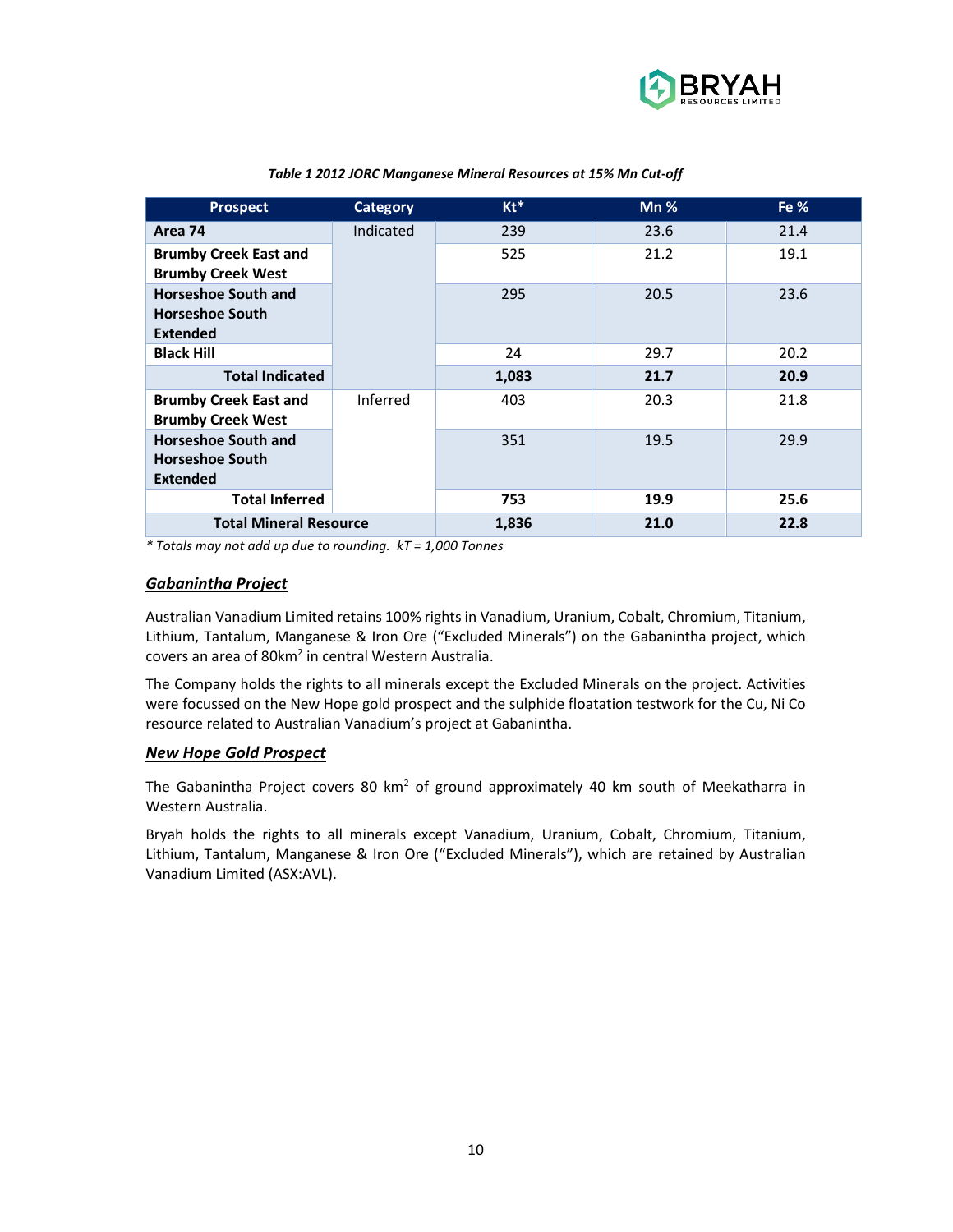



*Figure 5 Gabanintha Project Geology and Drill Hole Locations*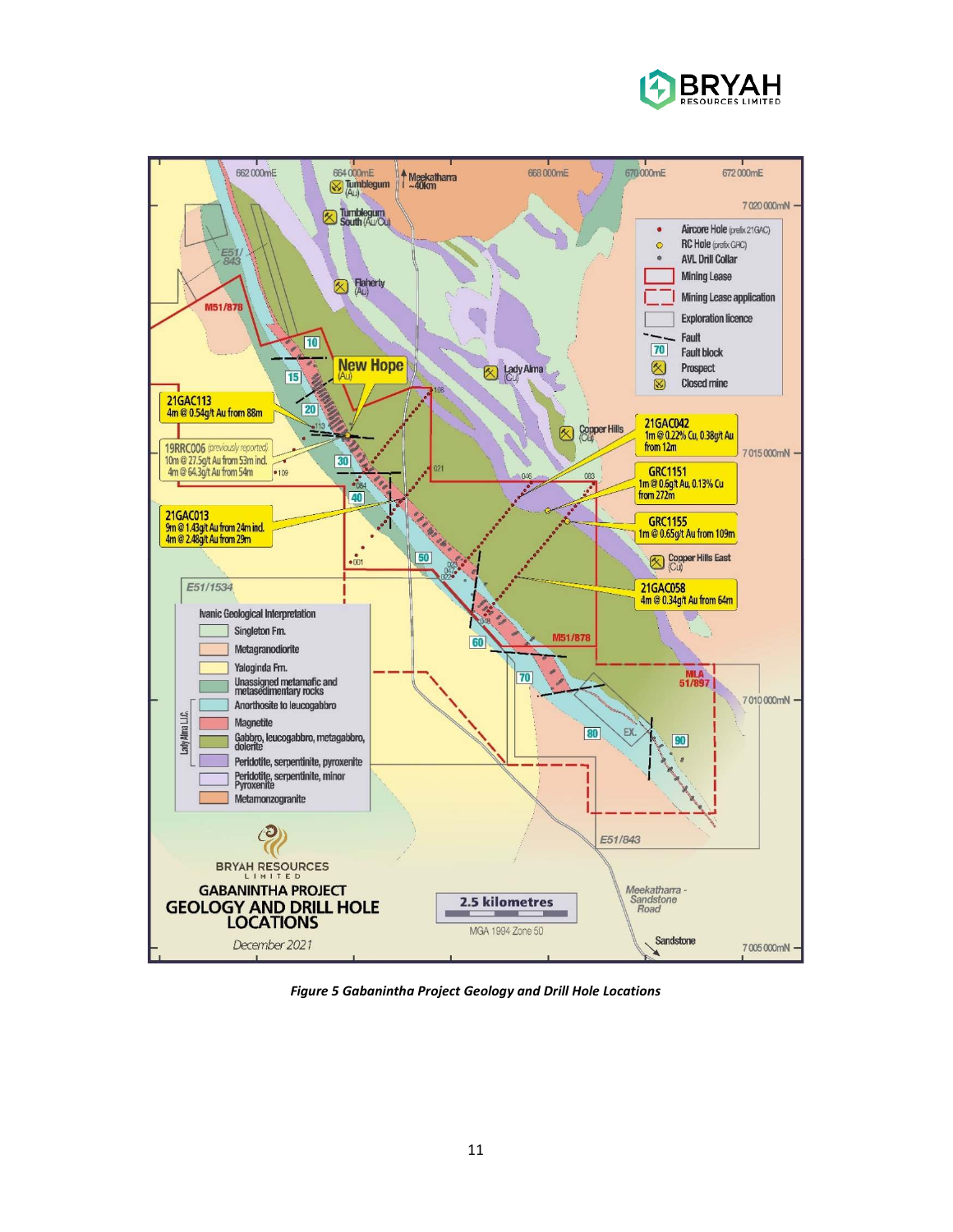

## **RC Drilling**

The drilling program comprised 1,871 metres over 20 holes, ten of which drill tested the New Hope gold prospect identified earlier in the year, targeting the outstanding high-grade gold result of 10 metres @ 27.5 g/t Au from 53 metres, including 4m @ 64.3 g/t Au from 54m, which included 1m (55- 56m) @ 182.0 g/t Au in 19RRC006. The hole was drilled in 2019 to define the fault zone between two major blocks and was assayed for gold in March 2021 (using existing archive pulp)<sup>2</sup>.

Three of the holes were drilled 1.7km south of New Hope, beneath recently completed aircore drill hole 21GAC013, where a gold interval of 9 metres @ 1.43 g/t Au was recorded from 24 metres depth. Samples were delivered to the laboratory mid December 2021.

## **Flotation Testwork**

Flotation testwork was successfully completed during the quarter. Two samples of unweathered vanadium-rich magnetite from Australian Vanadium's mineralised HG10 zone were collected from storage. The samples were magnetically separated, and the non-magnetic portion of the samples successfully were taken to a sulphide concentrate. The non-magnetic portion of these samples represents the tails from AVL's proposed beneficiation plant, which is currently completing a Bankable Feasibility Study on the project.

The non-magnetic portion has been shown from past flotation test work<sup>3</sup> to yield a sulphide-rich concentrate containing Nickel, Copper and Cobalt. Flotation test work and assaying of the 2 samples aims to confirm that beneficiation of a sulphide concentrate with Nickel, Copper and Cobalt can be achieved. Gold has also shown to be concentrated in the sulphide concentrate in earlier test work. Final assays, yields and outcomes will be reported as soon as possible after receiving the final metallurgical report.

## **Corporate Activities**

## **SALE OF TUMBLEGUM SOUTH GOLD DEPOSIT**

The Company was able to successfully complete its sale of the Tumblegum South gold deposit ("Deposit") located within the Gabanintha Project<sup>4</sup>.

The sale of the Deposit to Star Minerals Limited ("Star Minerals") follows a successful \$5.0 million capital raising by Star Minerals, with that company listing on ASX on 27 October 2021.

The total consideration at the date of listing Bryah received for the Deposit was:

- (a) \$500,000 cash;
- (b) 9,000,000 fully paid ordinary shares in Star Minerals (valued at \$1,800,000);
- (c) 3,000,000 Class A Performance Rights, vesting upon a Measured Mineral Resource report; and
- (d) 4,000,000 Class B Performance Rights, vesting upon commencement of commercial gold production.

Bryah has also completed the sale to Star Minerals of Exploration Licence E52/3739, a tenement located within the western part of the Bryah Basin. Bryah has received consideration of 2,000,000

<sup>2</sup> See BYH ASX Announcement dated 30 March 2021 for full details

<sup>&</sup>lt;sup>3</sup> See AVL ASX announcement dated 22 May 2018 for full details of testwork results and JORC 2012 Table 1 disclosure <sup>4</sup> See BYH ASX Announcement dated 26<sup>th</sup> October 2021 for full details.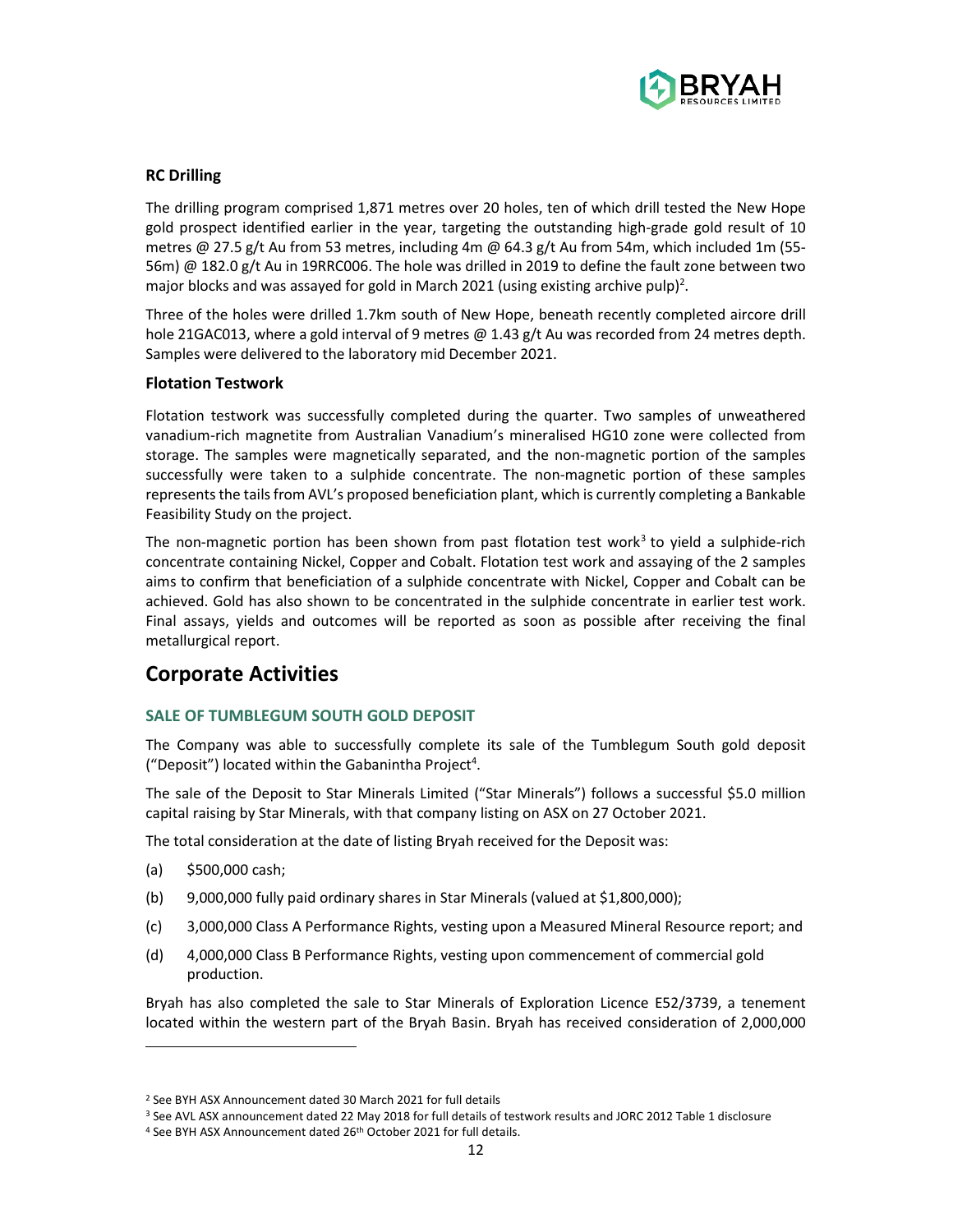

fully-paid ordinary shares (valued at \$400,000) in Star Minerals as well as a 0.75% Net Smelter Return royalty for selling E52/3739.

Star Minerals (ASX:SMS) has 53,000,001 ordinary shares on issue, with Bryah holding 11,000,000 shares, representing a 20.75% equity holding.

## **ACQUISITION OF LAKE JOHNSTON**

Bryah agreed to purchase West Coast Minerals Pty Ltd which became a wholly-owned subsidiary of Bryah Resources Limited.<sup>5</sup>

Consideration for the acquisition of West Coast Minerals Pty Ltd was \$181,000, consisting of:

- (a) \$75,000 cash and
- (b) two million ordinary shares in Bryah at a deemed price of \$0.053/share, totalling \$106,000.

Details of the Lake Johnston Project tenements are shown in the table below and in Figure 1:

| <b>Tenement</b><br><b>Number</b> | <b>Applicant</b>               | Area<br>(sub-blocks) | <b>Status</b> |
|----------------------------------|--------------------------------|----------------------|---------------|
| E63/2132                         | West Coast Minerals Pty Ltd    | 39                   | Application   |
| E63/2134                         | West Coast Minerals Pty Ltd    | 21                   | Application   |
| E63/2135                         | West Coast Minerals Pty Ltd    | 15                   | Application   |
| E63/2155                         | <b>Bryah Resources Limited</b> | 50                   | Application   |
| E63/2156                         | <b>Bryah Resources Limited</b> | 40                   | Application   |
| E63/2157                         | <b>Bryah Resources Limited</b> | 43                   | Application   |
| E63/2158                         | <b>Bryah Resources Limited</b> | 9                    | Application   |
| E63/2159                         | <b>Bryah Resources Limited</b> | 8                    | Application   |
|                                  | <b>Total</b>                   | 225                  |               |

# **COMPETENT PERSON STATEMENT — MINERAL RESOURCE ESTIMATION**

The information in this announcement that relates to Mineral Resources is based on and fairly represents information compiled by Mr Lauritz Barnes, (Consultant with Trepanier Pty Ltd), Dr Joe Drake-Brockman (Consultant with Drake-Brockman Geoinfo Pty Ltd) and Ms Gemma Lee (Principal Geologist with Bryah Resources). Mr Barnes, Dr Drake-Brockman and Ms Lee are members of the Australasian Institute of Mining and Metallurgy (AusIMM) and/or the Australian Institute of Geoscientists (AIG). All have sufficient experience of relevance to the styles of mineralisation and types of deposits under consideration, and to the activities undertaken to qualify as Competent Persons as defined in the 2012 Edition of the Joint Ore Reserves Committee (JORC) Australasian Code for Reporting of Exploration Results, Mineral Resources and Ore Reserves. Specifically, Mr Barnes is the Competent Person for the estimation, Dr Drake-Brockman is the Competent Person for the geological model and site visits and Ms Lee is the Competent Person for the geological database. Mr Barnes, Dr Drake-Brockman and Ms Lee consent to the inclusion in this announcement of the matters based on their information in the form and context in which they appear.

<sup>&</sup>lt;sup>5</sup> See BYH ASX Announcement dated 19 October 2021 for full details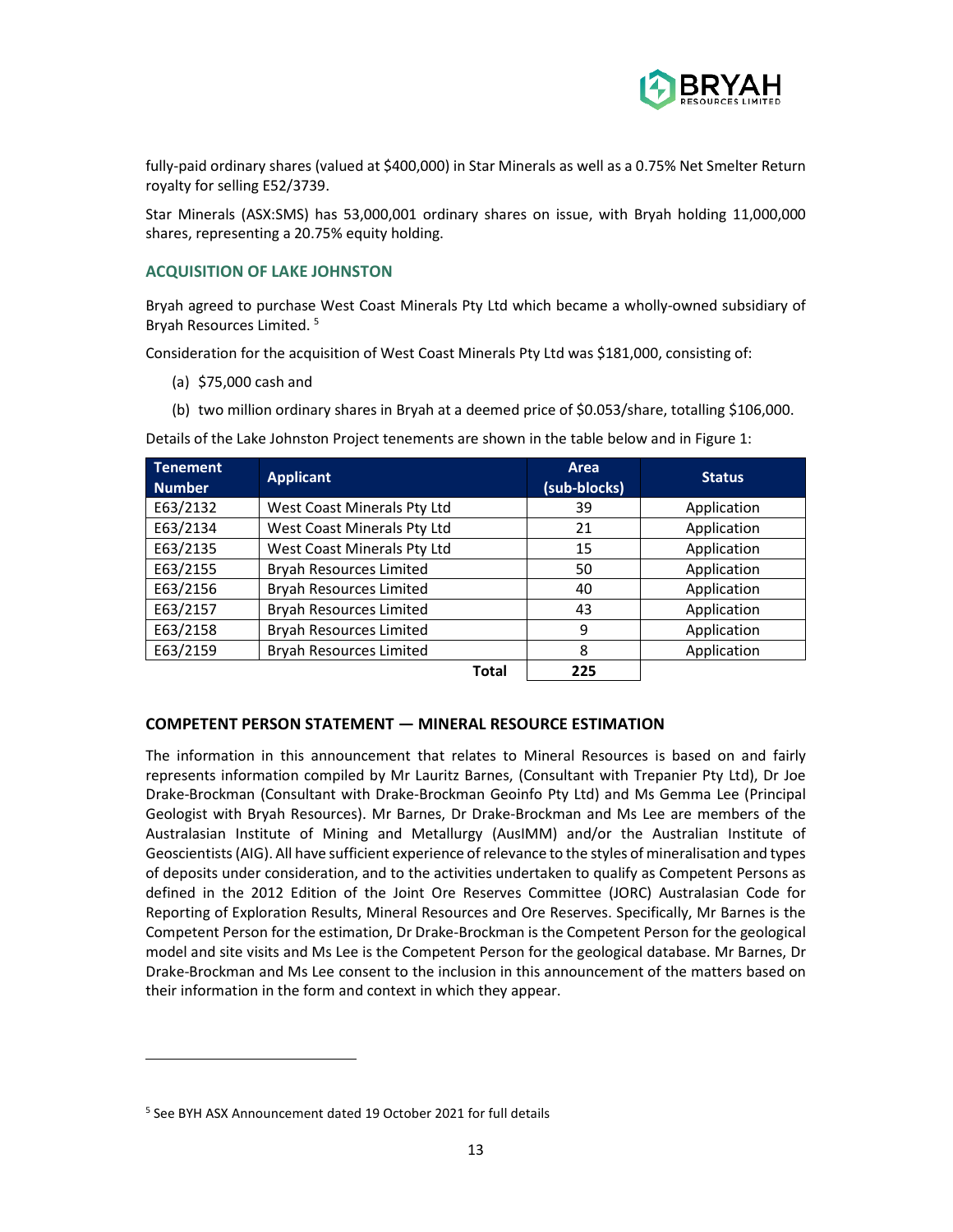

## **SIGNIFICANT CHANGES IN STATE OF AFFAIRS**

Significant changes in the state of affairs of the Company during the half-year are detailed under the heading 'Review of Operations' of this report.

In the opinion of the Directors, there were no other significant changes in the state of affairs of the Company that occurred during the half-year under review not otherwise disclosed in this report or in the financial report.

## **EVENTS SUBSEQUENT TO REPORTING DATE**

On 9 February 2022 the Company issued 3,000,000 remuneration performance rights to Mr Ashley Jones. The rights were issued for nil consideration and vest subject to the following market conditions:

- (i) 1,000,000 vest when the Company achieves a share price of at least \$0.12 VWAP over 20 consecutive trading days on which the Company's shares have actually traded;
- (ii) 1,000,000 vest when the Company achieves a share price of at least \$0.16 VWAP over 20 consecutive trading days on which the Company's shares have actually traded;
- (iii) 1,000,000 vest when the Company achieves a share price of at least \$0.20 VWAP over 20 consecutive trading days on which the Company's shares have actually traded.

On vesting and exercise each right automatically entitles the holder to one ordinary share.

There have been no other matters or circumstances that have occurred subsequent to the reporting date that have significantly affected or may significantly affect the operations of the consolidated entity, the results of those operations, or the state of affairs of the consolidated entity in subsequent reporting periods.

## **AUDITOR'S DECLARATION OF INDEPENDENCE**

A copy of the auditor's independence declaration as required under section 307C of the Corporations Act 2001 in relation to the review for the half-year ended 31 December 2021 is included within this financial report.

Signed on behalf of the Directors

**IAN STUART Chair**  Perth, 11 March 2022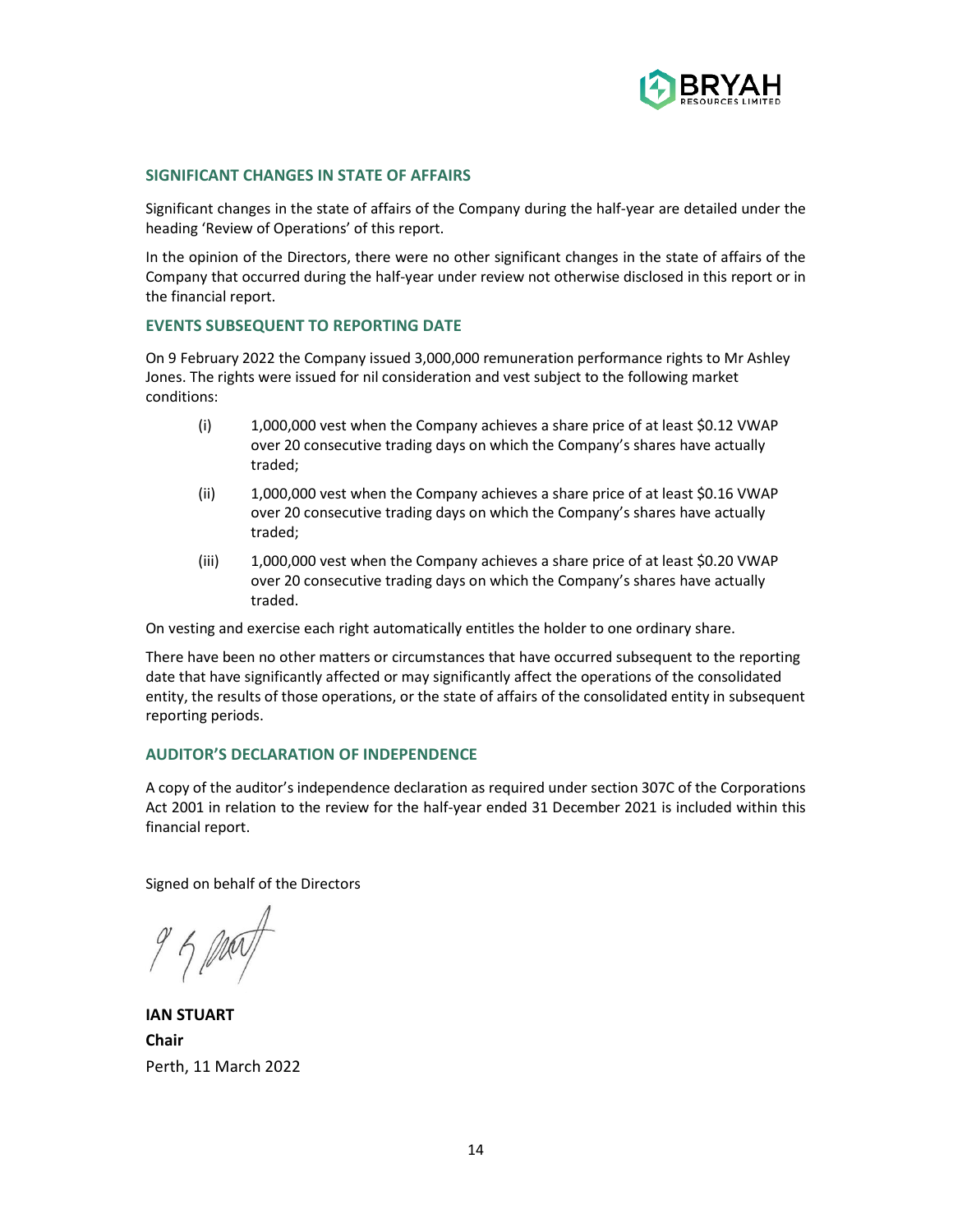# **ELDERTON AUDIT PTY LTD**

## **Auditor's Independence Declaration**

To those charged with governance of Bryah Resources Limited

As auditor for the review of Bryah Resources Limited for the half-year ended 31 December 2021, I declare that, to the best of my knowledge and belief, there have been:

- no contraventions of the independence requirements of the Corporations Act 2001 in relation to the i. review; and
- no contraventions of any applicable code of professional conduct in relation to the review. ii.

Elderton Audit Pty Ltd

**Elderton Audit Pty Ltd** 

**Rafay Nabeel Audit Director** 11 March 2022 Perth

Limited liability by a scheme approved under Professional Standards Legislation

ABN 51 609 542 458

T +61 8 6324 2900 E info@eldertongroup.com Wwww.eldertongroup.com

A Level 2, 267 St Georges Terrace, Perth WA 6000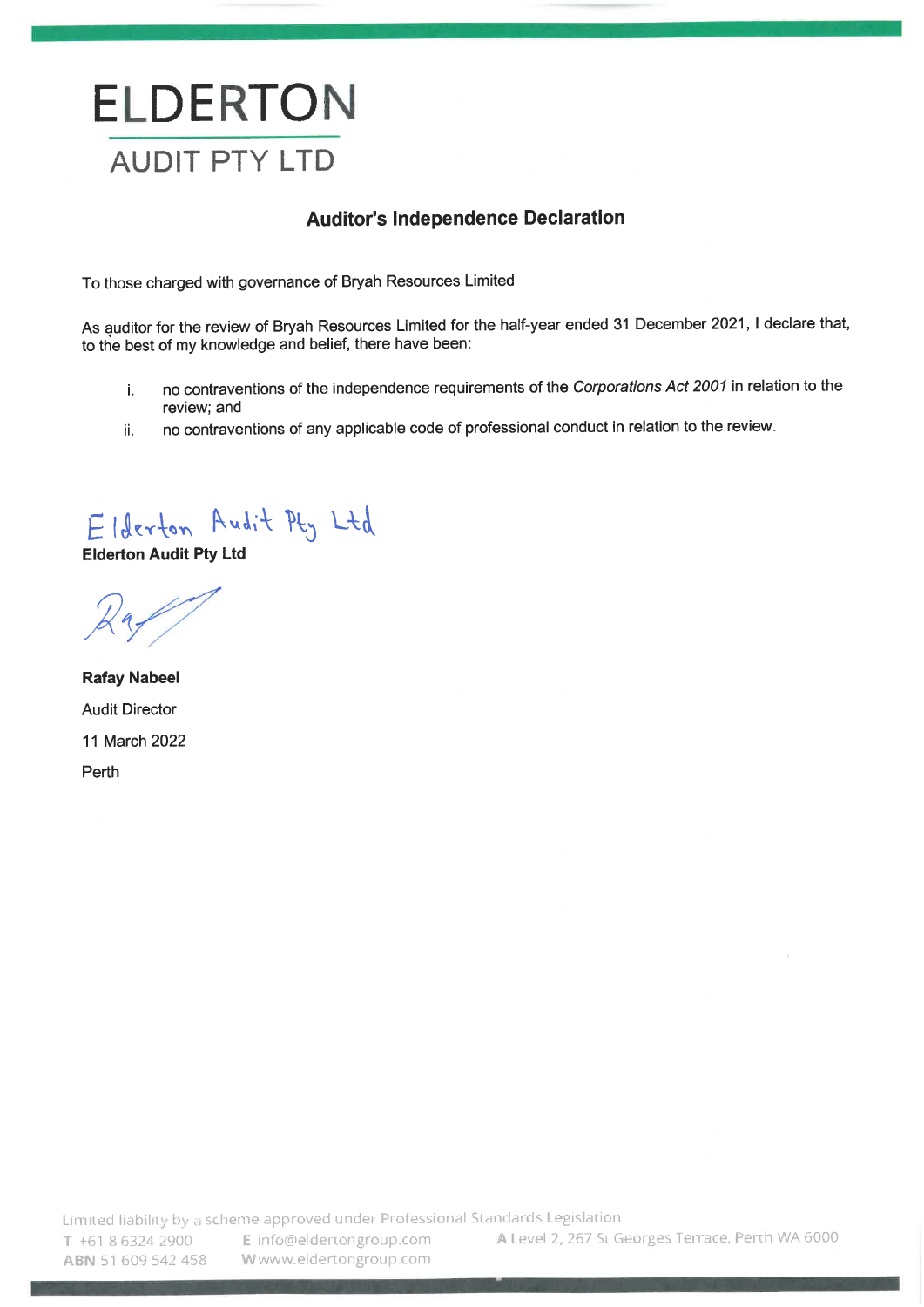

# **Statement of Profit or Loss and Other Comprehensive Income**

For the half year ended 31 December 2021

| <b>Consolidated</b> |                    |                    |
|---------------------|--------------------|--------------------|
|                     | <b>Dec</b><br>2021 | <b>Dec</b><br>2020 |
| <b>Notes</b>        | \$                 | \$                 |
|                     | 638,499            | 135,200            |
|                     | 1,363,090          |                    |
|                     | (132, 645)         | (112, 793)         |
|                     | (50, 291)          | (30, 248)          |
|                     | (48, 308)          | (39, 654)          |
|                     | (22, 471)          | (20, 044)          |
|                     | (2, 226)           | (1,975)            |
|                     | (28, 780)          |                    |
|                     | (379, 323)         | (234, 231)         |
|                     | (223, 699)         | (285, 334)         |
|                     | 1,113,846          | (589,079)          |
|                     |                    |                    |
|                     | 1,113,846          | (589,079)          |
|                     |                    |                    |
|                     | 110,000            |                    |
|                     | 1,223,846          | (589,079)          |
|                     | <b>Cents</b>       | Cents              |
|                     | 0.51               | (0.45)             |
|                     |                    |                    |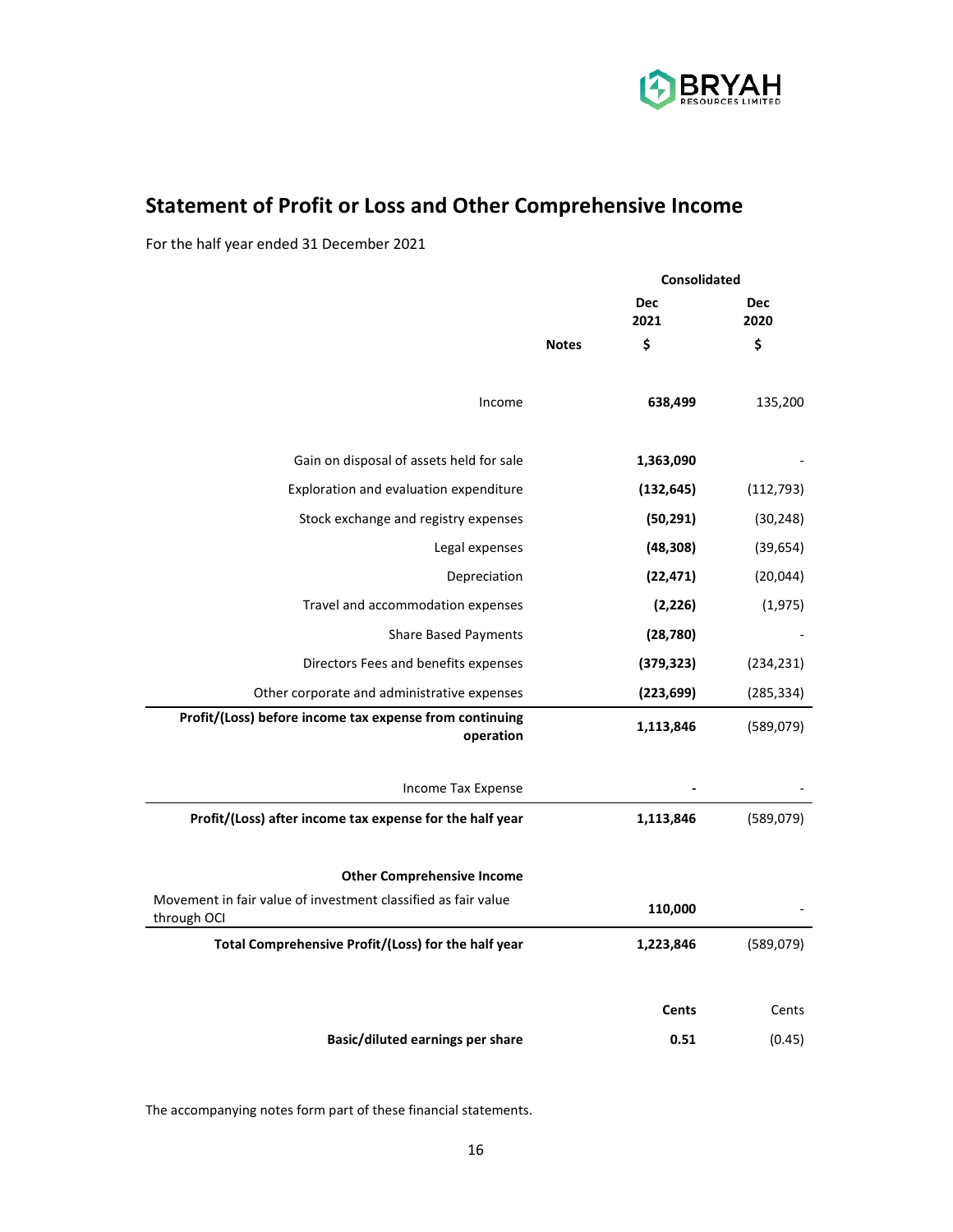

## **Statement of Financial Position**

As at 31 December 2021

|                                    |                | Consolidated |             |  |  |
|------------------------------------|----------------|--------------|-------------|--|--|
|                                    |                | 31 Dec 21    | 30 June 21  |  |  |
|                                    | <b>Notes</b>   | \$           | \$          |  |  |
| <b>ASSETS</b>                      |                |              |             |  |  |
| <b>Current Assets</b>              |                |              |             |  |  |
| Cash and cash equivalents          |                | 2,452,264    | 3,161,077   |  |  |
| Trade and other receivables        |                | 264,528      | 306,451     |  |  |
| Assets classified as held for sale |                |              | 831,495     |  |  |
| <b>Total Current Assets</b>        |                | 2,716,792    | 4,299,023   |  |  |
| <b>Non-Current Assets</b>          |                |              |             |  |  |
| Plant and equipment                |                | 171,373      | 174,694     |  |  |
| Exploration and evaluation assets  | $\overline{2}$ | 8,645,474    | 6,827,565   |  |  |
| <b>Financial assets</b>            | 3              | 2,310,000    |             |  |  |
| <b>Total Non-Current Assets</b>    |                | 11,126,847   | 7,002,259   |  |  |
| <b>TOTAL ASSETS</b>                |                | 13,843,639   | 11,301,282  |  |  |
| <b>LIABILITIES</b>                 |                |              |             |  |  |
| <b>Current Liabilities</b>         |                |              |             |  |  |
| Trade and other payables           |                | 594,027      | 462,431     |  |  |
| Other liabilities                  |                | 2,000        | 4,000       |  |  |
| Provisions                         |                | 162,979      | 209,724     |  |  |
| <b>Total Current Liabilities</b>   |                | 759,006      | 676,155     |  |  |
| <b>TOTAL LIABILITIES</b>           |                | 759,006      | 676,155     |  |  |
| <b>NET ASSETS</b>                  |                | 13,084,633   | 10,625,127  |  |  |
| <b>EQUITY</b>                      |                |              |             |  |  |
| <b>Issued Capital</b>              | 4              | 15,581,177   | 14,374,297  |  |  |
| Reserves                           |                | 389,873      | 251,093     |  |  |
| <b>Accumulated losses</b>          |                | (2,886,417)  | (4,000,263) |  |  |
| <b>TOTAL EQUITY</b>                |                | 13,084,633   | 10,625,127  |  |  |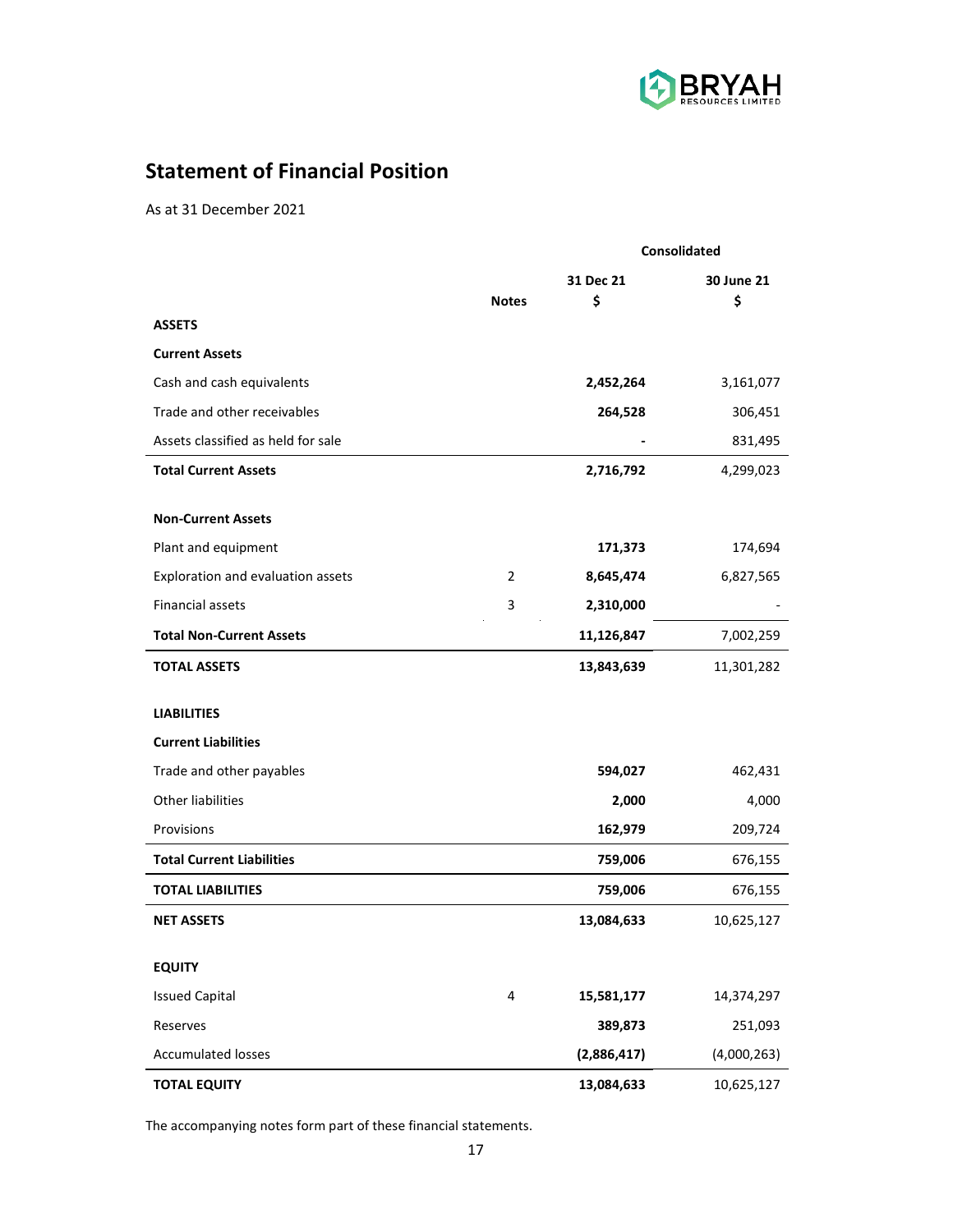

# **Statement of Changes in Equity**

For the half year ended 31 December 2021

|                                                                                              | <b>Note</b> | <b>Issued</b><br>Capital | <b>Other</b><br><b>Reserves</b> | <b>Accumulated</b><br>Losses | <b>TOTAL</b> |
|----------------------------------------------------------------------------------------------|-------------|--------------------------|---------------------------------|------------------------------|--------------|
|                                                                                              |             | \$                       | \$                              | \$                           | \$           |
| Balance as at 1 July 2020                                                                    |             | 9,746,827                | 282,851                         | (2, 286, 893)                | 7,742,785    |
| Loss for the period                                                                          |             |                          |                                 | (589,079)                    | (589, 079)   |
| Total comprehensive income                                                                   |             |                          |                                 | (589,079)                    | (589, 079)   |
| <b>Transactions with owners in</b><br>their capacity as owners                               |             |                          |                                 |                              |              |
| Ordinary shares issued for<br>cash<br>Securities issued as<br>consideration                  |             | 1,823,452                |                                 |                              | 1,823,452    |
| Share based payments                                                                         |             |                          |                                 |                              |              |
| Capital raising costs                                                                        |             | (132, 128)               |                                 |                              | (132, 128)   |
| Balance as at 31 Dec 20                                                                      |             | 11,438,151               | 282,851                         | (2,875,972)                  | 8,845,030    |
| Balance as at 1 July 2021                                                                    |             | 14,374,297               | 251,093                         | (4,000,263)                  | 10,625,127   |
| Profit/(Loss) for the period                                                                 |             |                          |                                 | 1,113,846                    | 1,113,846    |
| Other comprehensive<br>income for the period                                                 |             |                          | 110,000                         |                              | 110,000      |
| <b>Total comprehensive</b><br>income                                                         |             |                          | 110,000                         | 1,113,846                    | 1,223,845    |
| <b>Transactions with owners in</b><br>their capacity as owners<br>Ordinary shares issued for |             |                          |                                 |                              |              |
| cash                                                                                         | 4           | 1,000,000                |                                 |                              | 1,000,000    |
| Securities issued as<br>consideration<br>Recognition of share-based                          |             | 338,000                  |                                 |                              | 338,000      |
| payments - for services<br>provided by KMP and<br>directors                                  |             |                          | 22,070                          |                              | 22,070       |
| Recognition of share-based<br>payments - for services<br>provided by third parties           |             |                          | 6,710                           |                              | 6,710        |
| Capital raising costs                                                                        | 4           | (131, 120)               |                                 |                              | (132, 120)   |
| Balance as at 31 Dec 21                                                                      |             | 15,581,177               | 389,873                         | (2,886,417)                  | 13,084,633   |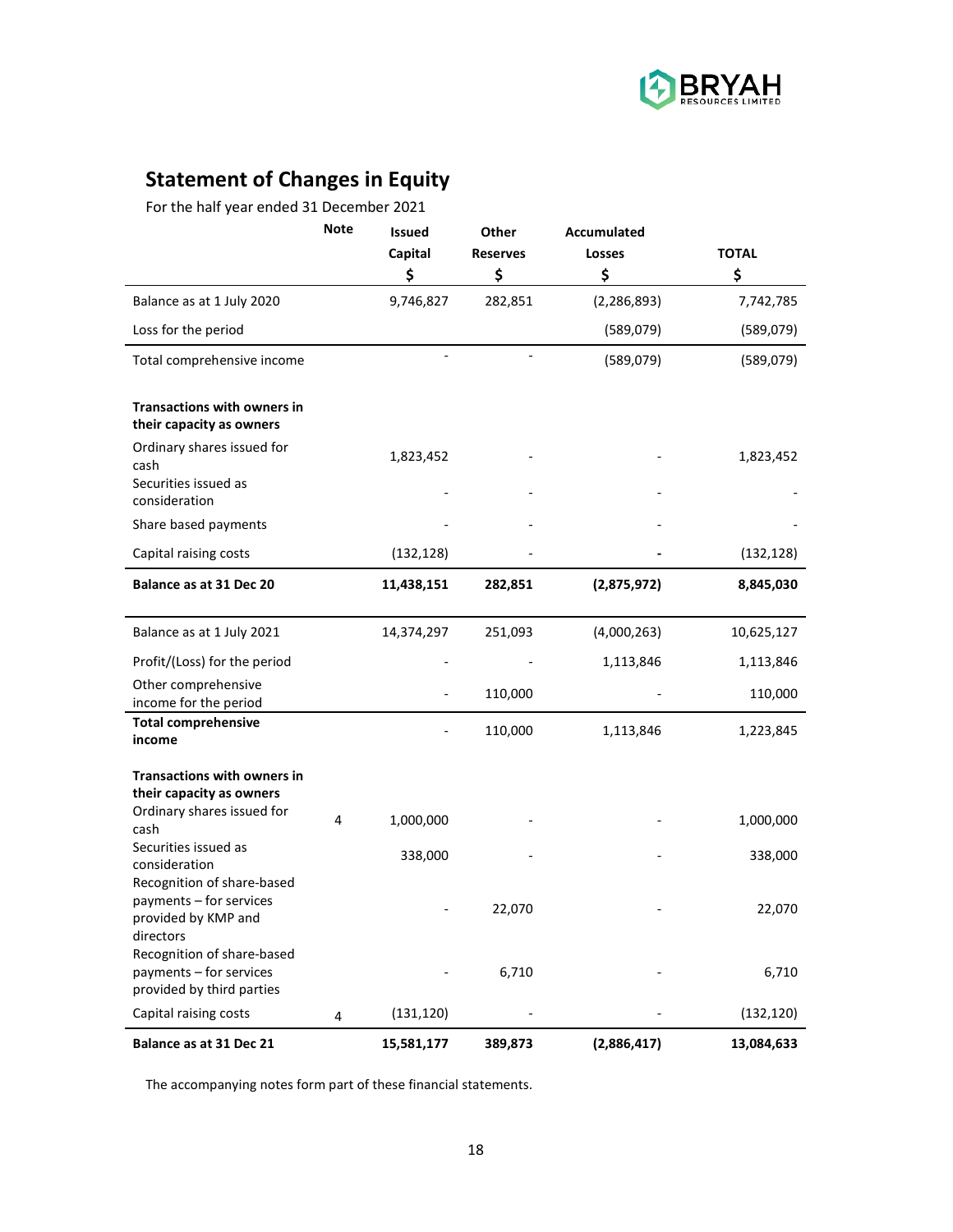

## **Statement of Cash Flows**

For the half year ended 31 December 2021

|                                                       | Consolidated |                |                |
|-------------------------------------------------------|--------------|----------------|----------------|
|                                                       |              | 31 Dec<br>2021 | 31 Dec<br>2020 |
|                                                       | <b>Note</b>  | \$             | \$             |
| Cash flows from operating activities                  |              |                |                |
| Payments to suppliers and employees                   |              | (1,058,318)    | (686, 576)     |
| Interest received                                     |              | 480            | 397            |
| Net Receipts from other entities                      |              | 290,168        | 52,659         |
| Net cash provided by / (used) in operating activities |              | (767, 670)     | (633, 520)     |
|                                                       |              |                |                |
| Cash flows from investing activities                  |              |                |                |
| Payments for exploration and mining interests         |              | (1, 215, 872)  | (883, 767)     |
| Proceeds from disposal of tenements                   |              | 500,000        |                |
| Payments to acquire entities                          |              | (75,000)       |                |
| Proceeds from sale of property plant and equipment    |              |                | 4,545          |
| Payment for property plant and equipment              |              | (19, 151)      | (47, 689)      |
| Net cash used in investing activities                 |              | (810, 023)     | (926, 911)     |
|                                                       |              |                |                |
| Cash flows from financing activities                  |              |                |                |
| Proceeds from issue of shares                         |              | 1,000,000      | 1,823,452      |
| Payment of capital raising costs                      |              | (131, 120)     | (132, 128)     |
| Net cash provided by financing activities             |              | 868,880        | 1,691,324      |
|                                                       |              |                |                |
| Net increase (decrease) in cash held                  |              | (708, 813)     | 130,893        |
|                                                       |              |                |                |
| Cash at beginning of the period                       |              | 3,161,077      | 1,824,511      |
| Cash at end of the period                             |              | 2,452,264      | 1,955,404      |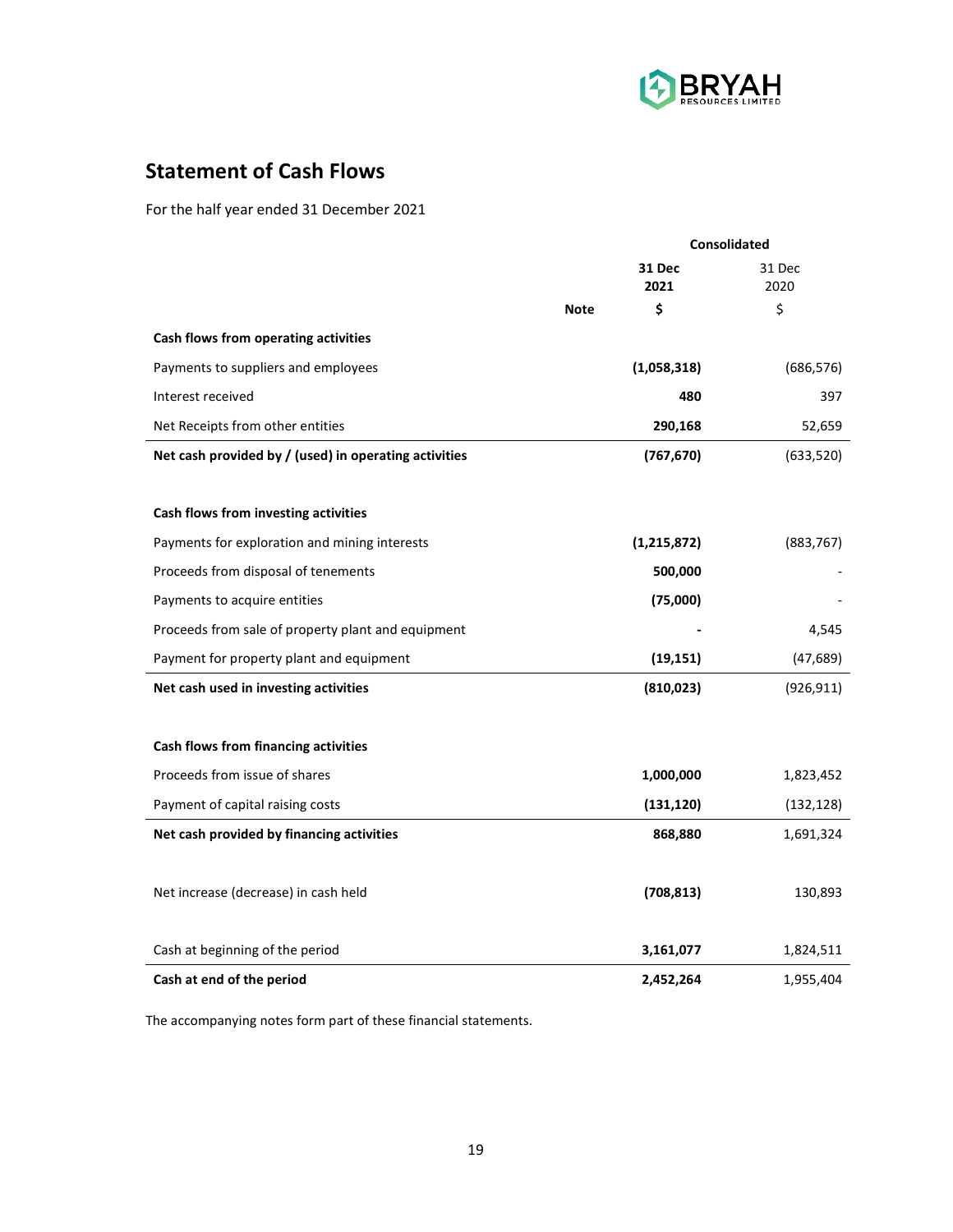

For the half year ended 31 December 2021

## **1. STATEMENT OF SIGNIFICANT ACCOUNTING POLICIES**

#### **Basis of Preparation**

This interim financial report for the half-year reporting period ended 31 December 2021 has been prepared in accordance with Australian Accounting Standard AASB 134: Interim Financial Reporting and the Corporations Act 2001.

This interim financial report does not include full disclosures of the type normally included in an annual report. It is recommended that this financial report be read in conjunction with the annual financial report for the year ended 30 June 2021 and any public announcements made by Bryah Resources Limited during the half-year reporting period in accordance with the continuous disclosure requirements of the Corporations Act 2001.

The accounting policies have been consistently applied with those of the previous financial periods and corresponding interim reporting period, except in relation to the matters disclosed below.

The interim report has been prepared on a historical cost basis modified, where applicable, by measurement at fair value of selected items. Cost is based on the fair values of the consideration given in exchange for assets. For the purpose of preparing the interim report, the half-year has been treated as a discrete reporting period.

## **Going Concern**

The interim report has been prepared on the going concern basis, which contemplates the continuation of normal business activity and the realisation of assets and the settlement of liabilities in the normal course of business.

Cash and cash equivalents totalled \$2,452,264 as at 31 December 2021 (30 June 2021: \$3,161,077).

The directors have reviewed the business outlook and are of the opinion that the use of the going concern basis of accounting is appropriate. The directors believe that they will continue to be successful in securing additional funds as and when the need to raise working capital arises.

#### **New or amended Accounting Standards and Interpretations adopted**

The Company has adopted all of the new or amended Accounting Standards and Interpretations issued by the Australian Accounting Standards Board ('AASB') that are mandatory for the current reporting period.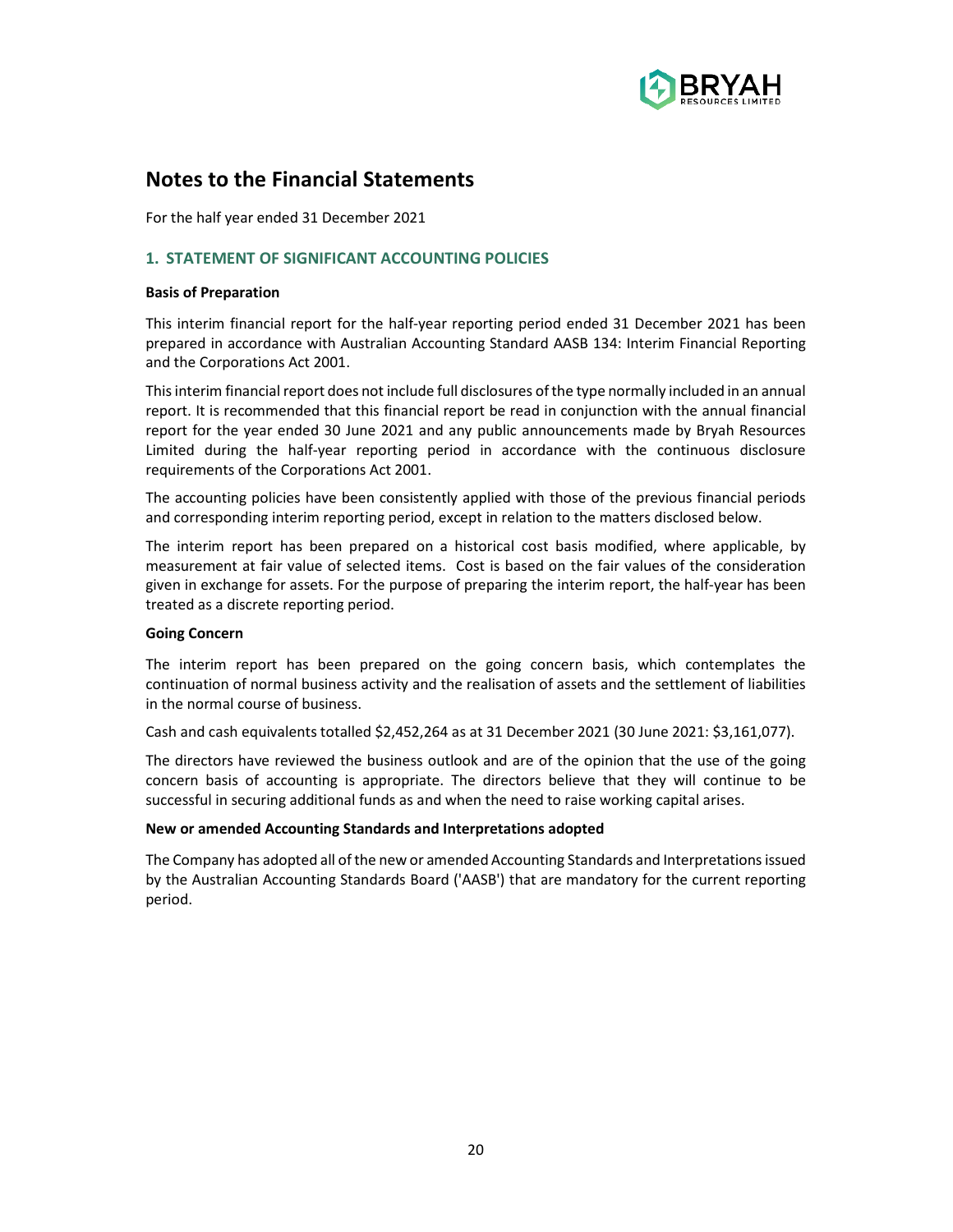

For the half year ended 31 December 2021

## **2. DEFERRED EXPLORATION EXPENDITURE**

|                                                        | Consolidated |                 |  |
|--------------------------------------------------------|--------------|-----------------|--|
|                                                        | 31 Dec       | 30 June<br>2021 |  |
|                                                        | 2021         |                 |  |
|                                                        | \$           | \$              |  |
| Exploration expenditure brought forward                | 6,827,565    | 5,914,857       |  |
| Impairment on transfer to held for sale                |              | (831, 495)      |  |
| Exploration written off                                | (130, 690)   | (236, 126)      |  |
| Mineral Rights and Tenements acquired from vendors via |              |                 |  |
| issue of ordinary shares                               | 338,000      |                 |  |
| Other tenement acquisition costs                       | 121,750      | 86,252          |  |
| Expenditures during the period                         | 1,488,849    | 1,894,077       |  |
| <b>Exploration expenditure carried forward</b>         | 8,645,474    | 6,827,565       |  |

The expenditure above relates principally to the exploration and evaluation phase. The ultimate recoupment of this expenditure is dependent upon the successful development and commercial exploitation, or alternatively, sale of the respective areas of interest, at amounts at least equal to book value.

## **3. FINANCIAL ASSETS**

|                           |                                               |               |               |               |                          | <b>CONSOLIDATED</b>       |               |
|---------------------------|-----------------------------------------------|---------------|---------------|---------------|--------------------------|---------------------------|---------------|
|                           |                                               |               |               |               | 31 Dec 21                |                           | 30 June 21    |
|                           |                                               |               |               |               | \$                       |                           | \$            |
|                           | Purchase price of investment in Star Minerals |               |               |               | 2,200,000                |                           |               |
| Fair value movement       |                                               |               |               |               | 110,000                  |                           |               |
| Investments at fair value |                                               |               |               |               | 2,310,000                |                           |               |
|                           | Principal                                     | Country of    |               | Ownership     |                          | <b>Carrying Amount of</b> |               |
| <b>Name</b>               | <b>Activities</b>                             | Incorporation | <b>Shares</b> | Interest      |                          | Investment                |               |
|                           |                                               |               |               | <b>Dec 21</b> | <b>Jun 21</b>            | <b>Dec 21</b>             | <b>Jun 21</b> |
|                           |                                               |               |               | %             | %                        | \$                        | \$            |
| Star                      | Mineral                                       | Australia     | Listed:       | 20.75         | $\overline{\phantom{a}}$ | 2,310,000                 |               |
| <b>Minerals</b>           | Exploration                                   |               | Ordinary      |               |                          |                           |               |
| Limited $1$               |                                               |               |               |               |                          |                           |               |

<sup>1</sup> Investments in Star Minerals Limited has been classified as an equity instrument at FVTOCI in accordance with *AASB 9 Financial Instruments* with the movements in the investment presented in Other Comprehensive Income. The fair value movement of \$110,000 has been recognised in Equity in accordance with AASB 9 *Financial Instruments*.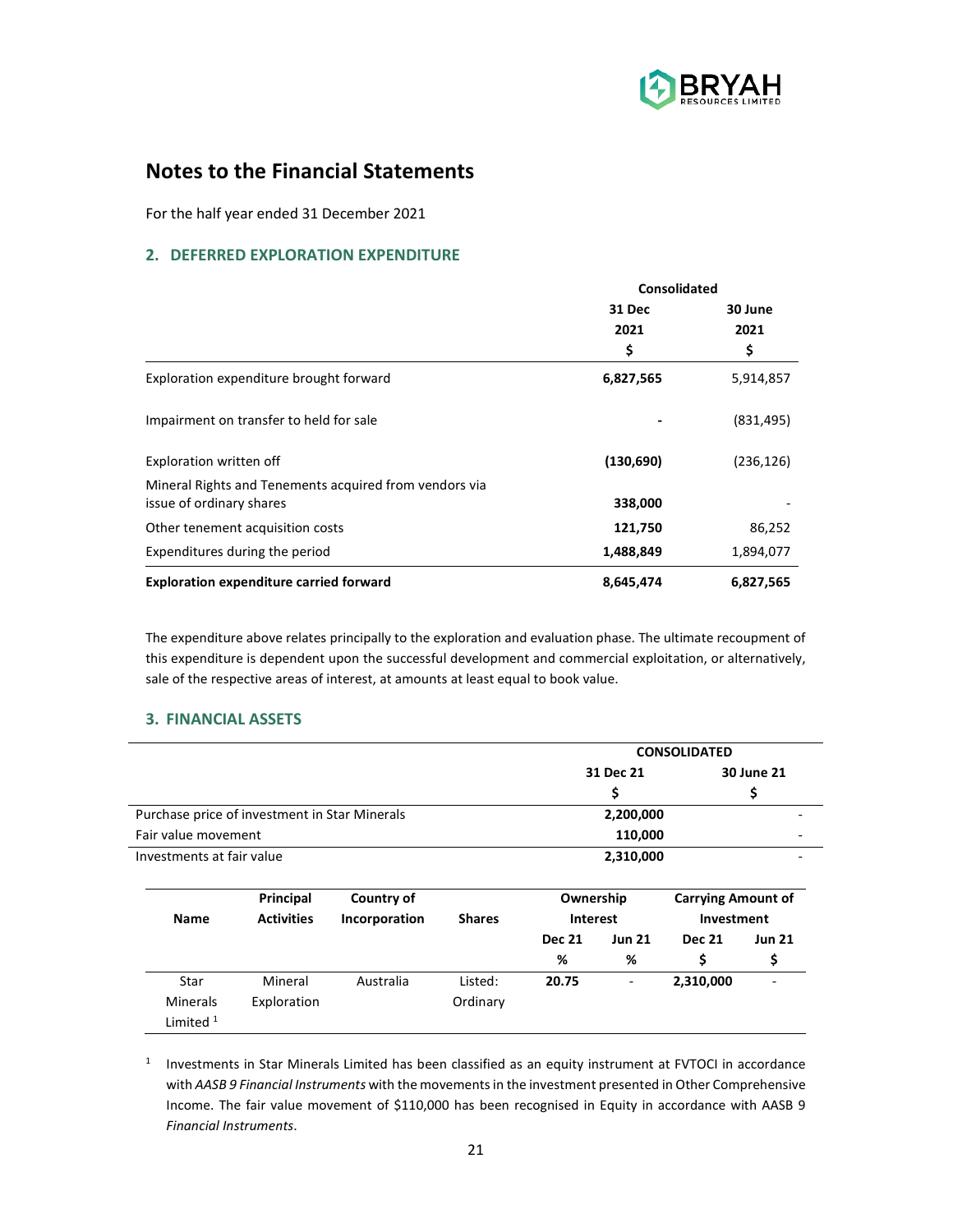

For the half year ended 31 December 2021

## **4. ISSUED CAPITAL**

|                                                        | Consolidated  |             |  |
|--------------------------------------------------------|---------------|-------------|--|
|                                                        | <b>31 Dec</b> | 30 June     |  |
|                                                        | 2021          | 2021        |  |
| 4 (a) Issued and paid up capital                       | \$            | \$          |  |
|                                                        |               |             |  |
| Ordinary shares - fully paid                           | 17,351,159    | 16,013,159  |  |
| Share issue costs written off against issued capital   | (1,769,982)   | (1,638,862) |  |
|                                                        | 15,581,177    | 14,374,297  |  |
| 4 (b) Movement in ordinary shares on issue             | No.           | \$          |  |
| Ordinary Shares - fully paid                           |               |             |  |
| Balance at beginning of the period                     | 196,873,841   | 16,013,159  |  |
| Movement:                                              |               |             |  |
| Issue of ordinary shares for cash                      | 13,333,334    | 1,000,000   |  |
| Issue of ordinary shares in lieu of cash consideration | 6,000,000     | 338,000     |  |
| Issue of ordinary shares as collateral security        | 10,000,000    |             |  |
| Balance at end of the period                           | 226,207,175   | 17,351,159  |  |

## **5. SEGMENT INFORMATION**

AASB 8 requires a 'management approach' under which segment information is presented on the same basis as that used for internal reporting purposes. The Board as a whole will regularly review the identified segments in order to allocate resources to the segment and to assess its performance.

During the period, the Company considers that it operated in only one segment, being mineral exploration within Australia. Segment assets are allocated to countries based on where the assets are located. The Company's assets are all located within Australia.

## **6. CONTINGENT LIABILITIES**

A contingent liability exists in relation to 10 million ordinary shares issued as collateral security to Acuity Capital for an At-the-Market Subscription Agreement which provides the Company with up to \$3 million of standby equity capital.

## **7. DIVIDENDS**

No dividends have been declared or paid during the half-year ended 31 December 2021 or in the prior period, and the directors do not recommend the payment of a dividend in respect of the half-year ended 31 December 2021.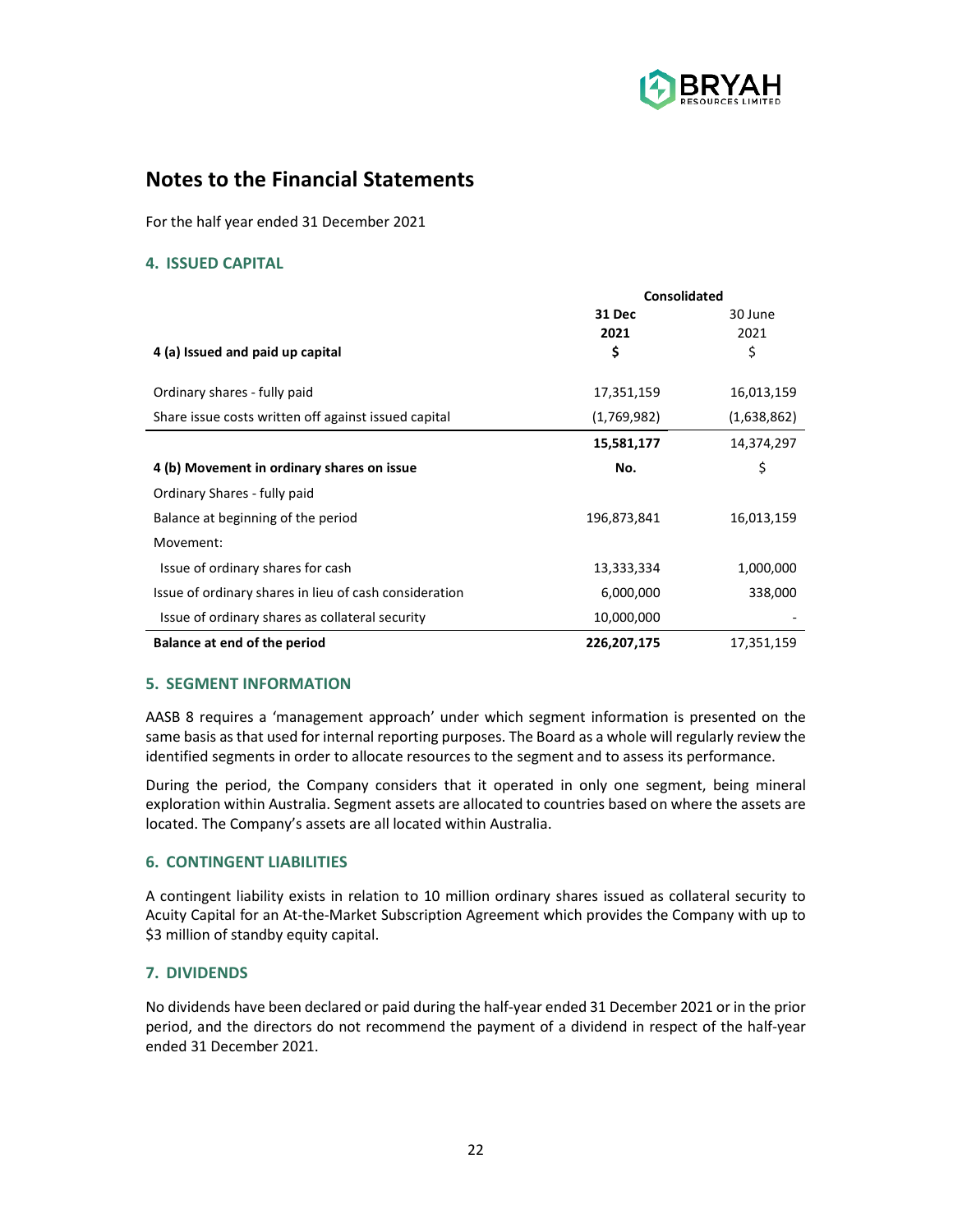

For the half year ended 31 December 2021

## **8. EVENTS SUBSEQUENT TO REPORTING DATE**

On 9 February 2022 the Company issued 3,000,000 remuneration performance rights to Mr Ashley Jones. The rights were issued for nil consideration and vest subject to the following market conditions:

- (iv) 1,000,000 vest when the Company achieves a share price of at least \$0.12 VWAP over 20 consecutive trading days on which the Company's shares have actually traded;
- (v) 1,000,000 vest when the Company achieves a share price of at least \$0.16 VWAP over 20 consecutive trading days on which the Company's shares have actually traded;
- (vi) 1,000,000 vest when the Company achieves a share price of at least \$0.20 VWAP over 20 consecutive trading days on which the Company's shares have actually traded.

On vesting and exercise each right automatically entitles the holder to one ordinary share.

There have been no other matters or circumstances that have occurred subsequent to the reporting date that have significantly affected or may significantly affect the operations of the consolidated entity, the results of those operations, or the state of affairs of the consolidated entity in subsequent reporting periods.

## **9. RELATED PARTY TRANSACTIONS**

There were no related party transactions during the half year.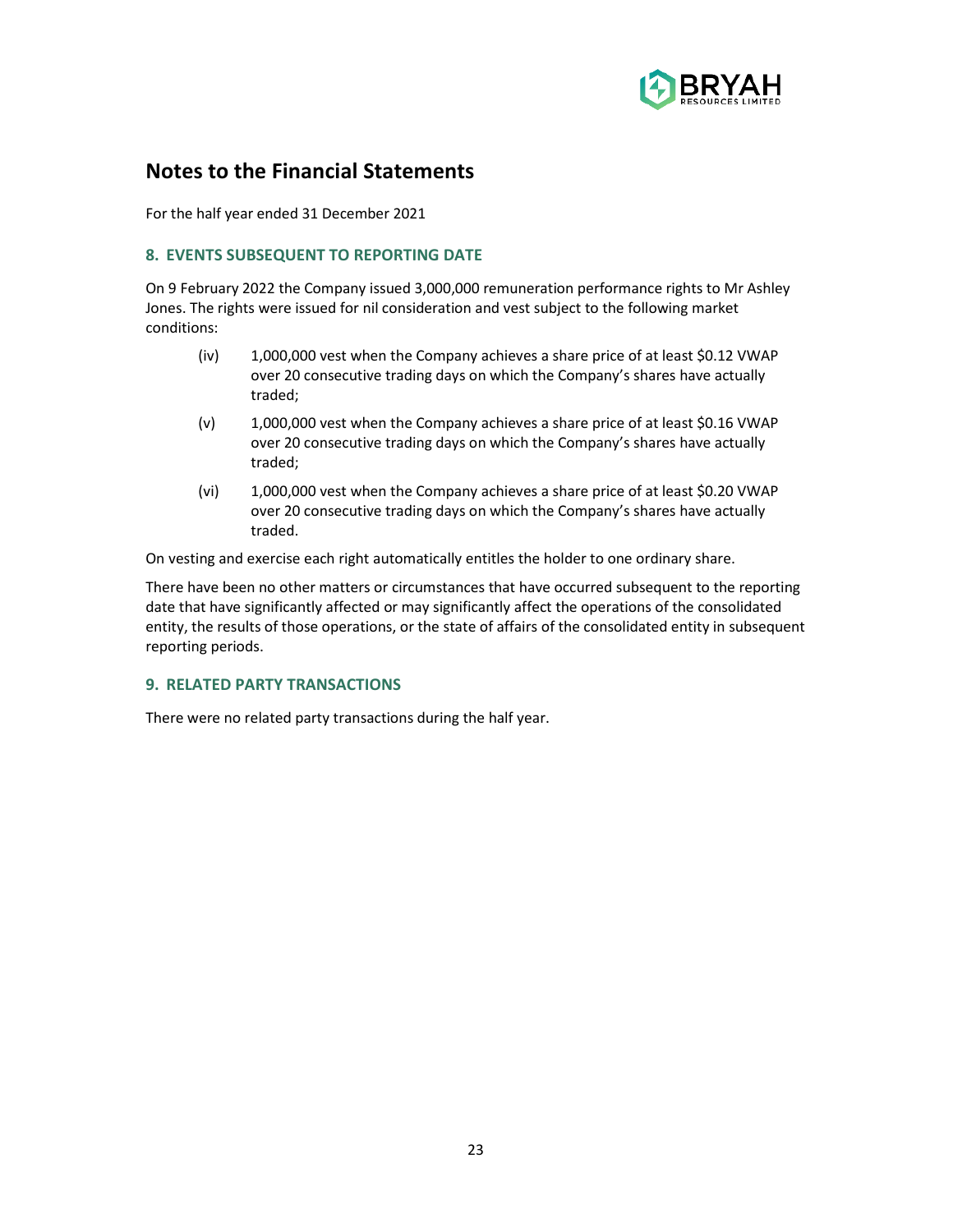

## **Directors' Declaration**

In the opinion of the directors of Bryah Resources Limited ('the Company'):

- 1. The financial statements and notes thereto of the Company, as set out within this financial report, are in accordance with the Corporations Act 2001 including:
	- a. complying with Accounting Standard AASB 134: Interim Financial Reporting and the Corporations Regulations 2001; and
	- b. giving a true and fair view of the Company's financial position as at 31 December 2021 and of its performance for the half-year then ended.
- 2. in the directors' opinion, there are reasonable grounds to believe that the Company will be able to pay its debts as and when they become due and payable.

This declaration is made in accordance with a resolution of the board of directors

**IAN STUART Chair** Perth, 11 March 2022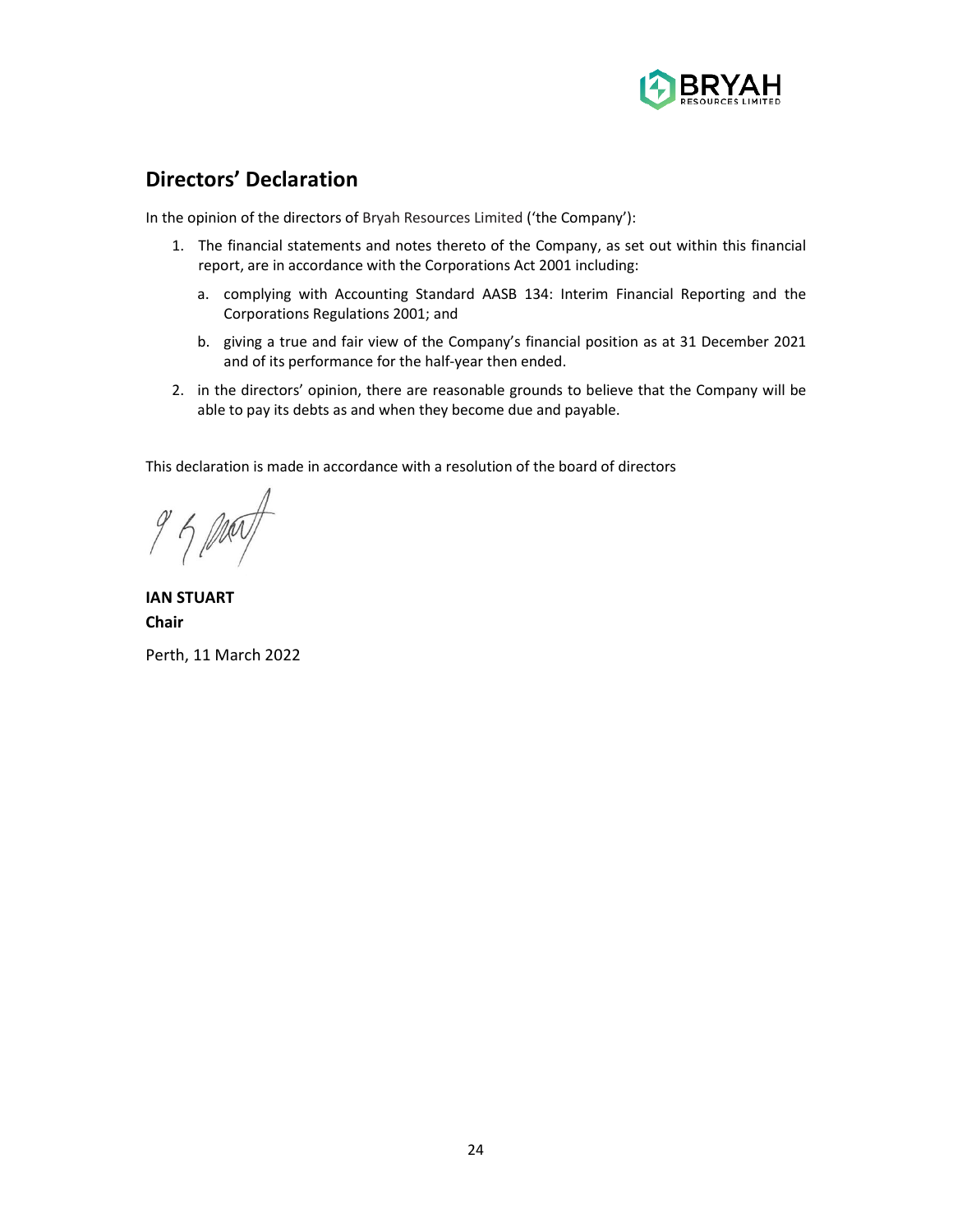# **ELDERTON AUDIT PTY LTD**

## **INDEPENDENT AUDITOR'S REVIEW REPORT**

To the members of Brvah Resources Limited

## **Report on the Half-Year Financial Report**

## Conclusion

We have reviewed the half-year financial report of Bryah Resources Limited (the 'Company') and its controlled entities (the 'Group'), which comprises the condensed consolidated statement of financial position as at 31 December 2021, the condensed consolidated statement of profit or loss and other comprehensive income, condensed consolidated statement of changes in equity and condensed consolidated statement of cash flows for the half-year ended on that date, a summary of significant accounting policies and other explanatory information, and the directors' declaration.

Based on our review, which is not an audit, we have not become aware of any matter that makes us believe that the accompanying half-year financial report of the company does not comply with the Corporations Act 2001 including:

(a) giving a true and fair view of the Group's financial position as at 31 December 2021 and of its performance for the half-year ended on that date; and

(b) complying with Accounting Standard AASB 134 Interim Financial Reporting and the Corporations Regulations 2001.

## **Basis for Conclusion**

We conducted our review in accordance with ASRE 2410 Review of a Financial Report Performed by the Independent Auditor of the Entity. Our responsibilities are further described in the Auditor's Responsibilities for the Review of the Financial Report section of our report. We are independent of the Company in accordance with the auditor independence requirements of the Corporations Act 2001 and the ethical requirements of the Accounting Professional and Ethical Standards Board's APES 110 Code of Ethics for Professional Accountants (including Independence Standards) (the Code) that are relevant to our audit of the annual financial report in Australia. We have also fulfilled our other ethical responsibilities in accordance with the Code.

We confirm that the independence declaration required by the Corporations Act 2001 which has been given to the directors of the Company, would be in the same terms if given to the directors as at the time of this auditor's review report.

## Responsibility of Management for the Financial Report

The directors of the company are responsible for the preparation of the half-year financial report that gives a true and fair view in accordance with Australian Accounting Standards and the Corporations Act 2001 and for such internal control as the directors determine is necessary to enable the preparation of the half-year financial report that gives a true and fair view and is free from material misstatement, whether due to fraud or error.

## Auditor's Responsibility for the Review of the Financial Report

Our responsibility is to express a conclusion on the half-year financial report based on our review. ASRE 2410 requires us to conclude whether we have become aware of any matter that makes us believe that the half-year financial report is not in accordance with the Corporations Act 2001 including giving a true and fair view of the Group's financial position as at 31 December 2021 and its performance for the half-year ended on that date, and complying with Accounting Standard AASB 134 Interim Financial Reporting and the Corporations Regulations 2001.

Limited liability by a scheme approved under Professional Standards Legislation

T +61 8 6324 2900 ABN 51 609 542 458 E info@eldertongroup.com Www.eldertongroup.com

A Level 2, 267 St Georges Terrace, Perth WA 6000